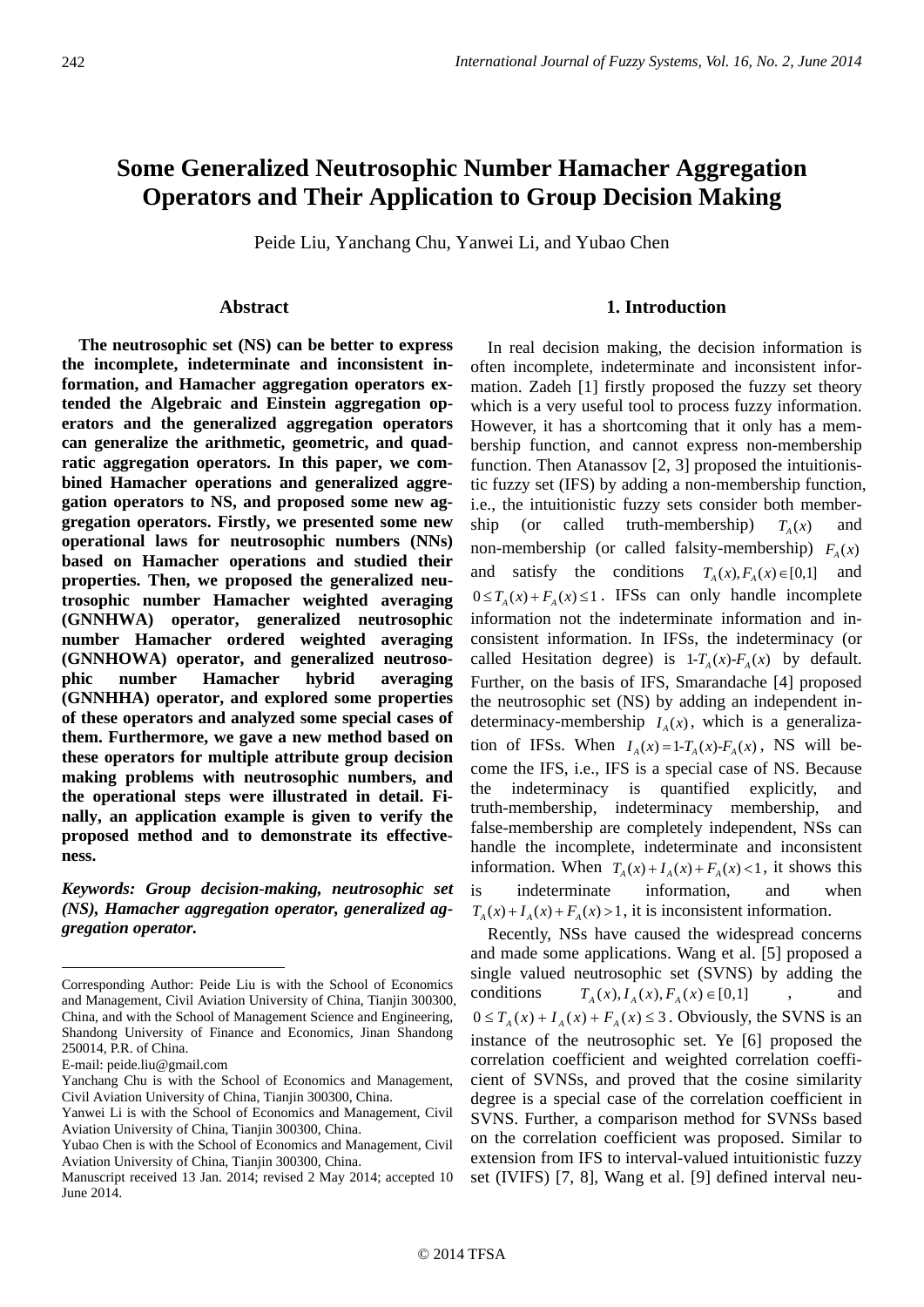trosophic sets (INSs) in which the truth-membership, indeterminacy-membership, and false-membership were extended to interval numbers, and discussed various properties of INSs. INSs can easily express the incomplete, indeterminate and inconsistent information. Ye [10] defined the similarity measures between INSs on the basis of the Hamming and Euclidean distances, and proposed a multiple attribute decision-making method based on the similarity degree. Guo et al. [11], Guo and Cheng [12] applied neutrosophic sets to process the images with noise and proposed a new neutrosophic approach for image segmentation. However, so far, there has been no research on aggregation operators for INSs.

The information aggregation operators are the important research areas, which are receiving wide attentions [13-29]. Yager [13] proposed the ordered weighted average (OWA) operator which weighted the inputs according to the ranking position of them. Xu [14], Xu and Yager [15] proposed some arithmetic aggregation operators and geometric aggregation operators for intuitionistic fuzzy information. Zhao [16] extended generalized aggregation operators to intuitionistic fuzzy sets and proposed generalized weighted operator, generalized ordered weighted operator, and generalized hybrid operator for intuitionistic fuzzy information. The generalized aggregation operators can generalize arithmetic and geometric aggregation operators. All above aggregation operators are based on the algebraic operational rules of intuitionistic fuzzy numbers (IFNs) which are one type of operations that can be chosen to model the intersection and union of IFNs. In general, a general t-norm and t-conorm can always be used to model the intersection and union of IFNs [17, 18]. Wang and Liu [19] proposed the some Einstein aggregation operators, which have the same smooth approximations as the algebraic operators. Further, they were extended to intuitionistic fuzzy sets.

Hamacher t-conorm and t-norm are the generalization of algebraic and Einstein t-conorm and t-norm [20], Liu [21] proposed some Hamacher aggregation operators for the interval-valued intuitionistic fuzzy numbers. However, until to now, there is no research about neutrosophic number aggregation operators based on Hamacher t-conorm and t-norm. Because the NS can be better to express the incomplete, indeterminate and inconsistent information, and Hamacher aggregation operators extend the Algebraic and Einstein aggregation operators and the generalized aggregation operators can generalize the arithmetic, geometric and quadratic aggregation operators. So, it is meaningful to research the aggregation operators based on Frank operations and the generalized aggregation operators for SVNSs, and apply them to MAGDM problems with neutrosophic information.

The remainder of this paper is shown as follows. In Section 2, we briefly review some basic concepts and

operational rules of SVNS, propose some new operational laws for neutrosophic numbers based on Hamacher t-conorm and t-norm and discuss some properties. In Section 3, we propose the generalized neutrosophic number Hamacher weighted averaging (GNNHWA) operator, generalized neutrosophic number Hamacher ordered weighted averaging (GNNHOWA) operator, and generalized neutrosophic number Hamacher hybrid averaging (GNNHHA) operator, discussed various desirable properties of these operators and analyze some special cases of them. In Section 4, we propose a new method based on these operators for multi-attribute group decision making with SVNNs. In Section 5, we give an example to show the application of proposed method, and compare the developed method with the existing methods. In Section 6, we end this paper with some conclusions.

#### **2. Preliminaries**

## A. *The single valued neutrosophic set*

*Definition 1 [4]:* Let *X* be a universe of discourse, with a generic element in  $X$  denoted by  $x$ . A neutrosophic set *A* in *X* is

$$
A = \{ x \left( T_A(x), I_A(x), F_A(x) \right) \mid x \in X \}
$$
 (1)

where,  $T_A$  is the truth-membership function,  $I_A$  is the indeterminacy-membership function, and  $F_A$  is the falsity-membership function.  $T_A(x)$ ,  $I_A(x)$  and  $F_A(x)$  are real standard or nonstandard subsets of  $[0^-,1^+]$  which is proposed by Abraham Robinson in 1960s [30].

There is no restriction on the sum of  $T_a(x)$ ,  $I_a(x)$  and  $F_A(x)$ , so  $0^- \le T_A(x) + I_A(x) + F_A(x) \le 3^+$ .

Because neutrosophic set was difficult to apply in the real applications. Wang [5] further proposed the single valued neutrosophic set (SVNS) from scientific or engineering point of view, which is a generalization of classical set, fuzzy set, intuitionistic fuzzy set and paraconsistent sets etc., and it can be defined as follows.

*Definition 2 [5]:* Let *X* be a universe of discourse, with a generic element in  $X$  denoted by  $x$ . A single valued neutrosophic set *A* in *X* is

$$
A = \{x(T_A(x), I_A(x), F_A(x)) \mid x \in X\}
$$
 (2)

where,  $T_A$  is the truth-membership function,  $I_A$  is the indeterminacy-membership function, and  $F_A$  is the falsity-membership function. For each point  $x$  in  $X$ , we have  $T_A(x)$ ,  $I_A(x)$ ,  $F_A(x) \in [0,1]$ , and  $0 \le T_A(x) + I_A(x) + F_A(x) \le 3$ .

For convenience, we can simply use  $x = (T, I, F)$  to represent an element  $x$  in SVNS, and the element  $x$ can be called a single valued neutrosophic number (SVNN).

*Definition 3 [31]:* Suppose  $x = (T_1, I_1, F_1)$  is a SVNN,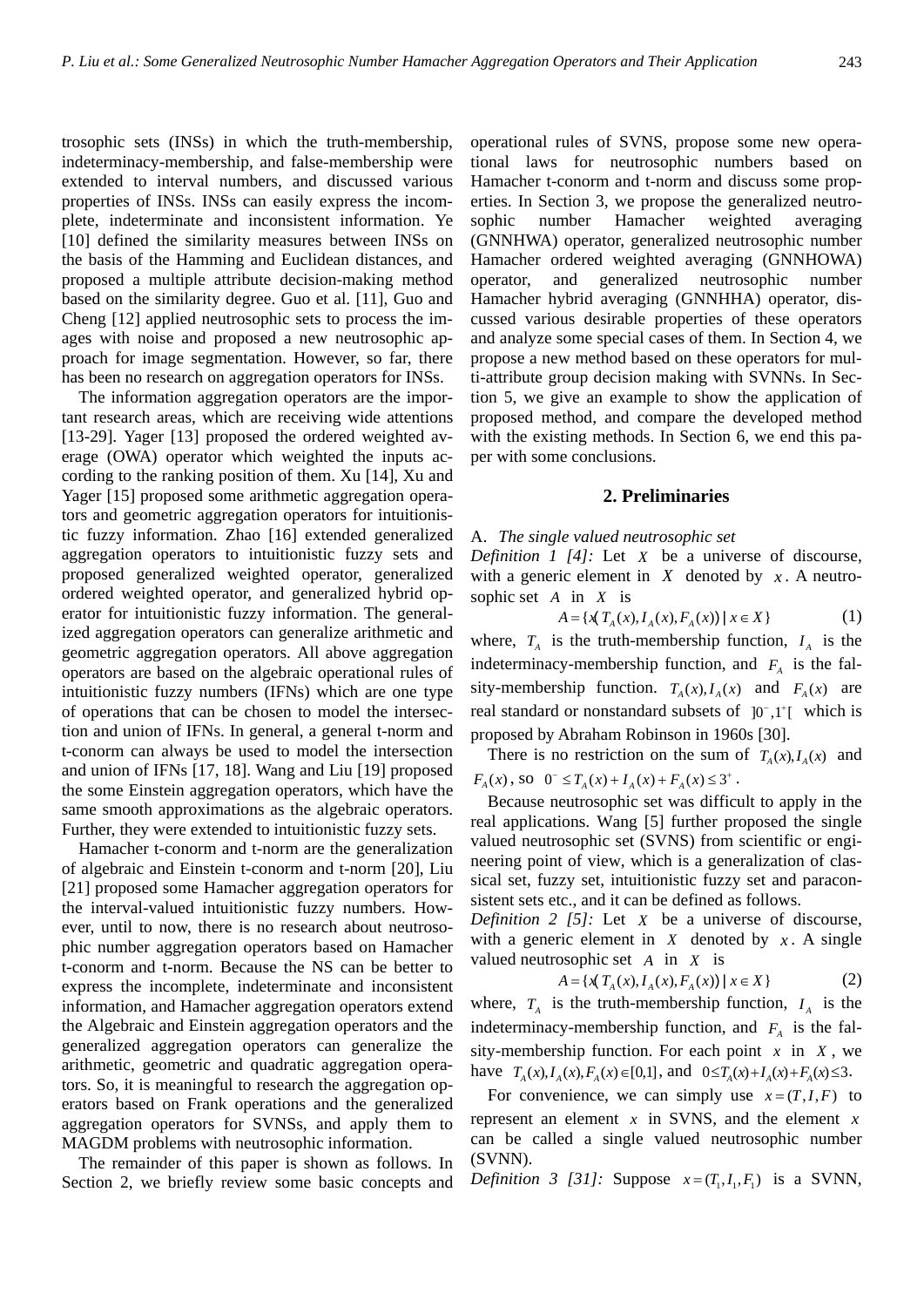and then

(1)  $sc(x) = T_1 + 1 - I_1 + 1 - F_1$ ;

(2)  $ac(x) = T_1 - F_1$ 

where  $sc(x)$  and  $ac(x)$  represent the score function and accuracy function of the SVNN, respectively.

*Definition 4 [31]:* Let  $x = (T_1, I_1, F_1)$  and  $y = (T_2, I_2, F_2)$ be two SVNNs, The comparison approach can be defined as follows.

(1) if  $sc(x) > sc(y)$ , then x is greater than y and denoted by  $x \succ y$ .

(2) if  $sc(x) = sc(y)$  and  $ac(x) > ac(y)$ , then x is greater than *y* and denoted by  $x > y$ .

(3) if  $sc(x) = sc(y)$  and  $ac(x) = ac(y)$ , then x is equal to  $v$ , and denoted by  $x \sim v$ .

#### B. *2.2 GHWA operator*

*Definition 5 [16]:* A GWA operator of dimension *n* is a mapping GWA:  $(R^*)^n \to R^*$ . Such that,

$$
GWA(a_1, a_2, \cdots, a_n) = \left(\sum_{j=1}^n w_j a_j^{\lambda}\right)^{1/\lambda}
$$
 (3)

where  $w = (w_1, w_2, \dots, w_n)^T$  is the weight vector of  $(a_1, a_2, \dots, a_n)$  with the conditions  $w_i \in [0,1]$  ( $j = 1,2,\dots, n$ ) and  $\sum_{j=1}^{n} w_j = 1$ *j j w*  $\sum_{j=1}^{n} w_j = 1$ . *w* can be obtained by AHP method proposed Saaty [32].  $\lambda$  is a parameter such that

 $\lambda \in (-\infty, 0) \cup (0, +\infty)$ , and  $R^+$  is the set of all nonnegative real numbers..

*Definition 6 [16]:* A GOWA operator of dimension *n* is a mapping GOWA:  $(R^*)^n \to R^*$ . Such that,

$$
GOWA(a_1, a_2, \cdots, a_n) = \left(\sum_{j=1}^n \omega_j b_j^{\lambda}\right)^{1/\lambda}
$$
 (4)

where  $\omega = (\omega_1, \omega_2, \cdots, \omega_n)^T$  is the weight vector which is associated with GOWA, and with the conditions  $\omega_j \in [0,1]$  (*j* = 1, 2, ···, *n*) and  $\sum_{j=1}^{n} \omega_j = 1$  $\sum_{j=1}$ <sup> $\omega_j$ </sup>  $\omega$  $\sum_{j=1}^{n} \omega_j = 1$  ;  $b_j$  is the jth largest of real numbers  $a_k$  ( $k = 1, 2, \dots, n$ ).  $\lambda$  is a parameter such that  $\lambda \in (-\infty, 0) \cup (0, +\infty)$ , and  $R^+$  is the set of all nonnegative real numbers.

*Definition 7 [16]:* A GHWA operator of dimension *n* is a mapping GHWA:  $(R^*)^n \to R^*$ . Such that,

GHWA
$$
(a_1, a_2, \cdots, a_n)
$$
 =  $\left(\sum_{j=1}^n \omega_j b_j^{\lambda}\right)^{1/\lambda}$  (5)

where  $\omega = (\omega_1, \omega_2, \dots, \omega_n)^T$  is the weight vector which is associated with GOWA, and satisfying

 $\omega_j \in [0,1]$  (*j* = 1, 2, ···, *n*) and  $\sum_{j=1}^{n} \omega_j = 1$  $\sum_{j=1}^{\omega}$  $\omega$  $\sum_{j=1}^{n} \omega_j = 1$  ;  $b_j$  is the jth largest of real numbers  $(nw_ka_k)(k=1,2,\dots,n)$ ,  $w = (w_1, w_2, \dots, w_n)^T$  is the weight vector of  $(a_1, a_2, \dots, a_n)$ with the conditions  $w_k \in [0,1](k = 1,2, \dots, n)$  and 1  $\sum_{k=1}^{n} w_k = 1$  $\sum_{k=1}^{\infty}$ <sup>*w*</sup><sub>k</sub> *w*  $\sum_{k=1}^{n} w_k = 1 \cdot \lambda$  is a parameter such that  $\lambda \in (-\infty, 0) \cup (0, +\infty)$ , and  $R^+$  is the set of all nonnegative real numbers.

#### C. *Hamacher operators*

The *t* -operators are in fact Union and Intersection operators in fuzzy set theory which are symbolized by T-conorm  $(\Gamma^*)$  and T-norm  $(\Gamma)$ , respectively [33]. Based on the T-norm and T-conorm, a generalized union and a generalized intersection for intuitionistic fuzzy sets were introduced by Deschrijver and Kerre [34], and a generalized union and a generalized intersection of the single valued neutrosophic numbers were introduced by Smarandache and Vlâdâreanu [35].

*Definition 8 [35]:* Let  $x = (T_1, I_1, F_1)$  and  $y = (T_2, I_2, F_2)$ are any two single valued neutrosophic numbers, then, the generalized intersection and union are defined as follows:

$$
x \bigcap_{\Gamma, \Gamma} y = \big(\Gamma(T_1, T_2), \Gamma^*(I_1, I_2), \Gamma^*(F_1, F_2)\big) \tag{6}
$$

$$
x \bigcup_{\Gamma, \Gamma} y = \left( \Gamma^*(T_1, T_2), \Gamma(I_1, I_2), \Gamma(F_1, F_2) \right) \tag{7}
$$

where  $\Gamma$  denotes a T-norm and  $\Gamma^*$  a T-conorm.

Some special examples of T-norms and T-conorms are listed as follows [19]:

(1) Algebraic T-norm and T-conorm

 $\Gamma(x, y) = x \times y$  and  $\Gamma^*(x, y) = x + y - x \times y$  (8) (2) Einstein T-norm and T-conorm [19]

$$
\Gamma(x, y) = \frac{x \times y}{1 + (1 - x) \times (1 - y)}
$$
 and  $\Gamma^*(x, y) = \frac{x + y}{1 + x \times y}$  (9)

(3) Hamacher T-norm and T-conorm [36].

$$
\Gamma_{\gamma}(x, y) = \frac{xy}{\gamma + (1 - \gamma)(x + y - xy)}, \gamma > 0
$$
 (10)

$$
\Gamma_{\gamma}^{*}(x, y) = \frac{x + y - xy - (1 - \gamma)xy}{1 - (1 - \gamma)xy}, \gamma > 0
$$
\n(11)

Especially, when  $\gamma = 1$ , then Hamacher T-norm and T-conorm will reduce to  $\Gamma(x, y) = xy$  and  $\Gamma^*(x, y) = x + y - xy$  which are the Algebraic T-norm and T-conorm respectively; when  $\gamma = 2$ , then Hamacher T-norm and T-conorm will reduce to  $\Gamma(x, y) = \frac{xy}{1 + (1 - x)(1 - y)},$  and  $\Gamma^*(x, y) = \frac{x + y}{1 + xy}$  which are the

Einstein T-norm and T-conorm respectively [19].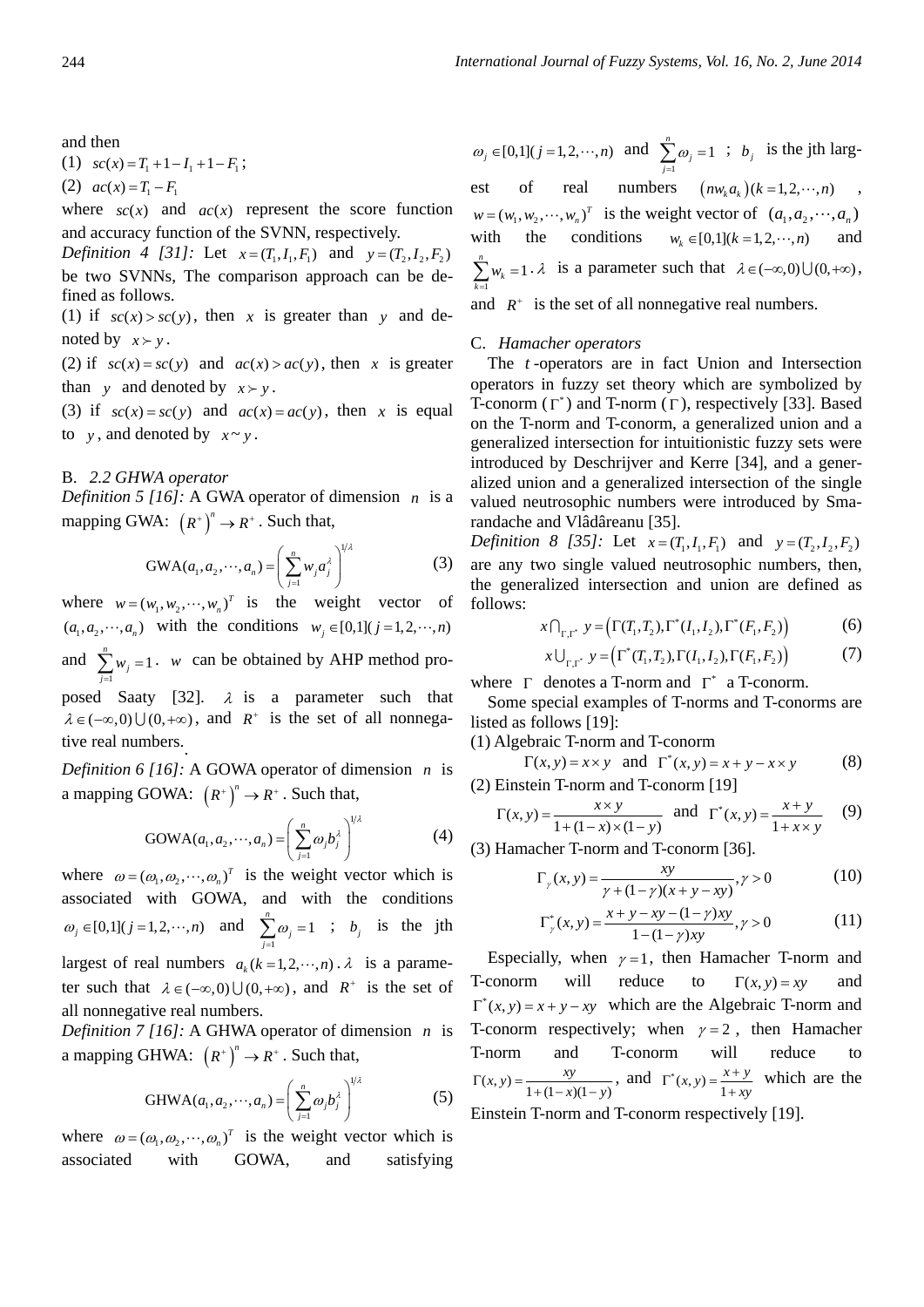# D. *The operational rules of SVNNs based on Hamacher T-norm and T-conorm*

Based on the Definition 8, we can establish the operational rules of SVNNs.

Let  $\tilde{a}_1 = (T_1, I_1, F_1)$  and  $\tilde{a}_2 = (T_2, I_2, F_2)$  be two SVNNs, and  $\gamma$ ,  $n > 0$ , then the operational rules based on Hamacher T-norm and T-conorm are defined as follows.

$$
\tilde{a}_1 \oplus_h \tilde{a}_2 = \left( \frac{T_1 + T_2 - T_1 T_2 - (1 - \gamma) T_1 T_2}{1 - (1 - \gamma) T_1 T_2}, \frac{F_1 F_2}{\gamma + (1 - \gamma) (I_1 + I_2 - I_1 I_2)}, \frac{F_1 F_2}{\gamma + (1 - \gamma) (F_1 + F_2 - F_1 F_2)} \right)
$$
\n
$$
\tilde{a}_1 \otimes_h \tilde{a}_2 = \left( \frac{T_1 T_2}{\gamma + (1 - \gamma) (T_1 + T_2 - T_1 T_2)}, \frac{1}{\gamma + (1 - \gamma) (T_1 + T_2 - T_1 T_2)} \right)
$$
\n(13)

$$
\tilde{a}_1 \otimes_h \tilde{a}_2 = \left( \frac{I_1 I_2}{\gamma + (1 - \gamma)(T_1 + T_2 - T_1 T_2)}, \right)
$$
\n
$$
I_1 + I_2 - I_1 I_2 - (1 - \gamma) I_1 I_2 \quad F_1 + F_2 - F_1 F_2 - (1 - \gamma) F_1 F_2 \right)
$$
\n(13)

$$
\frac{r_1 + I_2 - I_1 I_2 - (1 - \gamma) I_1 I_2}{1 - (1 - \gamma) I_1 I_2}, \frac{F_1 + F_2 - F_1 F_2 - (1 - \gamma) F_1 F_2}{1 - (1 - \gamma) F_1 F_2} \right)
$$
\n
$$
n\tilde{a}_1 = \left( \frac{\left(1 + (\gamma - 1)T_1\right)^n - (1 - T_1)^n}{\left(1 + (\gamma - 1)T_1\right)^n + (\gamma - 1)(1 - T_1)^n}, \frac{\gamma I_1^n}{1 - \gamma}, \frac{\gamma I_1^n}{1 - \gamma}, \frac{\gamma I_1^n}{1 - \gamma}. \frac{\gamma I_1^n}{1 - \gamma}. \frac{\gamma I_1^n}{1 - \gamma}. \frac{\gamma I_1^n}{1 - \gamma}. \frac{\gamma I_1^n}{1 - \gamma}. \frac{\gamma I_1^n}{1 - \gamma}. \frac{\gamma I_1^n}{1 - \gamma}. \frac{\gamma I_1^n}{1 - \gamma}. \frac{\gamma I_1^n}{1 - \gamma}. \frac{\gamma I_1^n}{1 - \gamma}. \frac{\gamma I_1^n}{1 - \gamma}. \frac{\gamma I_1^n}{1 - \gamma}. \frac{\gamma I_1^n}{1 - \gamma}. \frac{\gamma I_1^n}{1 - \gamma}. \frac{\gamma I_1^n}{1 - \gamma}. \frac{\gamma I_1^n}{1 - \gamma}. \frac{\gamma I_1^n}{1 - \gamma}. \frac{\gamma I_1^n}{1 - \gamma}. \frac{\gamma I_1^n}{1 - \gamma}. \frac{\gamma I_1^n}{1 - \gamma}. \frac{\gamma I_1^n}{1 - \gamma}. \frac{\gamma I_1^n}{1 - \gamma}. \frac{\gamma I_1^n}{1 - \gamma}. \frac{\gamma I_1^n}{1 - \gamma}. \frac{\gamma I_1^n}{1 - \gamma}. \frac{\gamma I_1^n}{1 - \gamma}. \frac{\gamma I_1^n}{1 - \gamma}. \frac{\gamma I_1^n}{1 - \gamma}. \frac{\gamma I_1^n}{1 - \gamma}. \frac{\gamma I_1^n}{1 - \gamma}. \frac{\gamma I_1^n}{1 - \gamma}. \frac{\gamma I_1^n}{1 - \gamma}. \frac{\gamma I_1^n}{1 - \gamma}. \frac{\gamma I_1^n}{1 - \gamma}. \frac{\gamma I_1^n}{1 - \gamma}. \frac{\gamma I_1^n}{1 - \gamma}. \frac{\gamma I_1^n}{1 - \gamma}. \frac{\gamma I_1^n}{1 - \gamma}. \frac{\gamma I_1^n}{1 - \gamma}. \frac{\gamma I_1
$$

$$
\frac{\gamma I_1}{(1+(\gamma-1)(1-I_1))'' + (\gamma-1)I_1^n},
$$
\n
$$
\frac{\gamma F_1^n}{(1+(\gamma-1)(1-F_1))^n + (\gamma-1)F_1^n}
$$
\n
$$
\tilde{a}_1^n = \left(\frac{\gamma T_1^n}{(1+(\gamma-1)(1-T_1))^n + (\gamma-1)T_1^n},
$$
\n
$$
\frac{(1+(\gamma-1)I_1)^n - (1-I_1)^n}{(1+(\gamma-1)I_1)^n + (\gamma-1)(1-I_1)^n},
$$
\n
$$
\frac{(1+(\gamma-1)F_1)^n - (1-F_1)^n}{(1+(\gamma-1)F_1)^n + (\gamma-1)(1-F_1)^n}
$$
\n(15)

*Theorem 1:* Let  $\tilde{a}_1 = (T_1, I_1, F_1)$  and  $\tilde{a}_2 = (T_2, I_2, F_2)$  be any two SVNNs, and  $y > 0$ , then

(1)  $\tilde{a}_1 \oplus_b \tilde{a}_2 = \tilde{a}_2 \oplus_b \tilde{a}_1$ 

$$
(2) \quad \tilde{a}_1 \otimes_h \tilde{a}_2 = \tilde{a}_2 \otimes_h \tilde{a}_1 \tag{17}
$$

$$
(3) \quad \eta(\tilde{a}_1 \oplus_h \tilde{a}_2) = \eta \tilde{a}_1 \oplus_h \eta \tilde{a}_2, \eta \ge 0 \tag{18}
$$

(4) 
$$
\eta_1 \tilde{a}_1 \oplus_h \eta_2 \tilde{a}_1 = (\eta_1 + \eta_2) \tilde{a}_1, \ \eta_1, \eta_2 \ge 0
$$
 (19)

(5) 
$$
\tilde{a}_1^{\eta_1} \otimes_h \tilde{a}_1^{\eta_2} = (\tilde{a}_1)^{\eta_1 + \eta_2}, \ \eta_1, \eta_2 \ge 0
$$
 (20)

(6) 
$$
\tilde{a}_1^{\eta} \otimes_h \tilde{a}_2^{\eta} = (\tilde{a}_1 \otimes_h \tilde{a}_2)^{\eta}, \ \eta \ge 0
$$
 (21)

It is easy to prove the formulas in Theorem 1, omitted in here.

# **3. Some Generalized Neutrosophic Bumber Hamacher Weighted Aggregation Operators**

In this section, we will combine Hamacher operations and the generalized aggregation operators to SVNSs, and develop some generalized neutrosophic number Hamacher weighted aggregation operators.

*Definition 9:* Let  $\tilde{a}_i = (T_i, I_i, F_i)$   $(j = 1, 2, \dots, n)$  be a collection of the SVNNs, and  $GNNHWA: \Omega^n \to \Omega$ , if

$$
GNNHWA(\tilde{a}_1, \tilde{a}_2, \cdots, \tilde{a}_n) = \left(\bigoplus_{j=1}^n \left(w_j \tilde{a}_j^{\lambda}\right)\right)^{\lambda}
$$
(22)

 $\cdot$  1/

where  $\Omega$  is the set of all SVNNs, and  $\lambda > 0$ ,  $w = (w_1, w_2, \dots, w_n)^T$  is weight vector of  $(\tilde{a}_1, \tilde{a}_2, \dots, \tilde{a}_n)$ , such that  $w_j \ge 0$  and  $\sum_{j=1}^n w_j = 1$ *j j w*  $\sum_{j=1}^{n} w_j = 1$ . Then GNNHWA is called the generalized neutrosophic number Hamacher

weighted averaging operator.

 (13) SVNNs, we can get the result aggregated from Defini-Based on the Hamacher operational rules of the tion 9 shown as theorem 2.

*Theorem 2:* Let  $\tilde{a}_i = (T_i, I_i, F_i)$   $(j = 1, 2 \cdots, n)$  be a collection of the SVNNs and  $\lambda > 0$ , then the result aggregated from Definition 9 is still an SVNN, and even

$$
GNNHWA(\tilde{a}_1, \tilde{a}_2, \cdots, \tilde{a}_n)
$$

$$
= \left( \frac{\gamma \left( \prod_{j=1}^{n} x_{j}^{w_{j}} - \prod_{j=1}^{n} y_{j}^{w_{j}} \right)^{\frac{1}{2}}}{\left( \prod_{j=1}^{n} x_{j}^{w_{j}} + (\gamma^{2} - 1) \prod_{j=1}^{n} y_{j}^{w_{j}} \right)^{\frac{1}{2}} + (\gamma - 1) \left( \prod_{j=1}^{n} x_{j}^{w_{j}} - \prod_{j=1}^{n} y_{j}^{w_{j}} \right)^{\frac{1}{2}}}
$$
\n
$$
\frac{\left( \prod_{j=1}^{n} z_{j}^{w_{j}} + (\gamma^{2} - 1) \prod_{j=1}^{n} t_{j}^{w_{j}} \right)^{\frac{1}{2}} - \left( \prod_{j=1}^{n} z_{j}^{w_{j}} - \prod_{j=1}^{n} t_{j}^{w_{j}} \right)^{\frac{1}{2}}}{\left( \prod_{j=1}^{n} z_{j}^{w_{j}} + (\gamma^{2} - 1) \prod_{j=1}^{n} t_{j}^{w_{j}} \right)^{\frac{1}{2}} + (\gamma - 1) \left( \prod_{j=1}^{n} z_{j}^{w_{j}} - \prod_{j=1}^{n} t_{j}^{w_{j}} \right)^{\frac{1}{2}}}
$$
\n
$$
\frac{\left( \prod_{j=1}^{n} u_{j}^{w_{j}} + (\gamma^{2} - 1) \prod_{j=1}^{n} v_{j}^{w_{j}} \right)^{\frac{1}{2}} - \left( \prod_{j=1}^{n} u_{j}^{w_{j}} - \prod_{j=1}^{n} v_{j}^{w_{j}} \right)^{\frac{1}{2}}}{\left( \prod_{j=1}^{n} u_{j}^{w_{j}} + (\gamma^{2} - 1) \prod_{j=1}^{n} v_{j}^{w_{j}} \right)^{\frac{1}{2}} + (\gamma - 1) \left( \prod_{j=1}^{n} u_{j}^{w_{j}} - \prod_{j=1}^{n} v_{j}^{w_{j}} \right)^{\frac{1}{2}}}
$$
\n
$$
\text{where } x_{n} = (1 + (\gamma - 1)(1 - T_{n}))^{\frac{1}{2}} + (\gamma^{2} - 1) T_{n}^{\frac{1}{2}}
$$

(16) where  $x_j = (1 + (\gamma - 1)(1 - T_j))^2 + (\gamma^2 - 1)T_j^2$ ,

$$
y_j = (1 + (\gamma - 1)(1 - T_j))^{\lambda} - T_j^{\lambda}
$$
  
\n
$$
z_j = (1 + (\gamma - 1)I_j)^{\lambda} + (\gamma^2 - 1)(1 - I_j)^{\lambda},
$$
  
\n
$$
t_j = (1 + (\gamma - 1)I_j)^{\lambda} - (1 - I_j)^{\lambda},
$$
  
\n
$$
u_j = (1 + (\gamma - 1)F_j)^{\lambda} + (\gamma^2 - 1)(1 - F_j)^{\lambda},
$$
  
\n
$$
v_j = (1 + (\gamma - 1)F_j)^{\lambda} - (1 - F_j)^{\lambda}, \text{ here } \gamma > 0.
$$

*Proof:* 

(1) From (22), we can calculate  $\tilde{a}^{\lambda}_{j}$  firstly, and get

$$
\tilde{a}_{j}^{\lambda} = \left( \frac{\gamma T_{j}^{\lambda}}{\left(1 + (\gamma - 1)(1 - T_{j})\right)^{\lambda} + (\gamma - 1)T_{j}^{\lambda}}, \frac{\left(1 + (\gamma - 1)I_{j}\right)^{\lambda} - (1 - I_{j})^{\lambda}}{\left(1 + (\gamma - 1)I_{j}\right)^{\lambda} + (\gamma - 1)(1 - I_{j})^{\lambda}} \cdot \frac{\left(1 + (\gamma - 1)F_{j}\right)^{\lambda} - (1 - F_{j})^{\lambda}}{\left(1 + (\gamma - 1)F_{j}\right)^{\lambda} + (\gamma - 1)(1 - F_{j})^{\lambda}} \right)
$$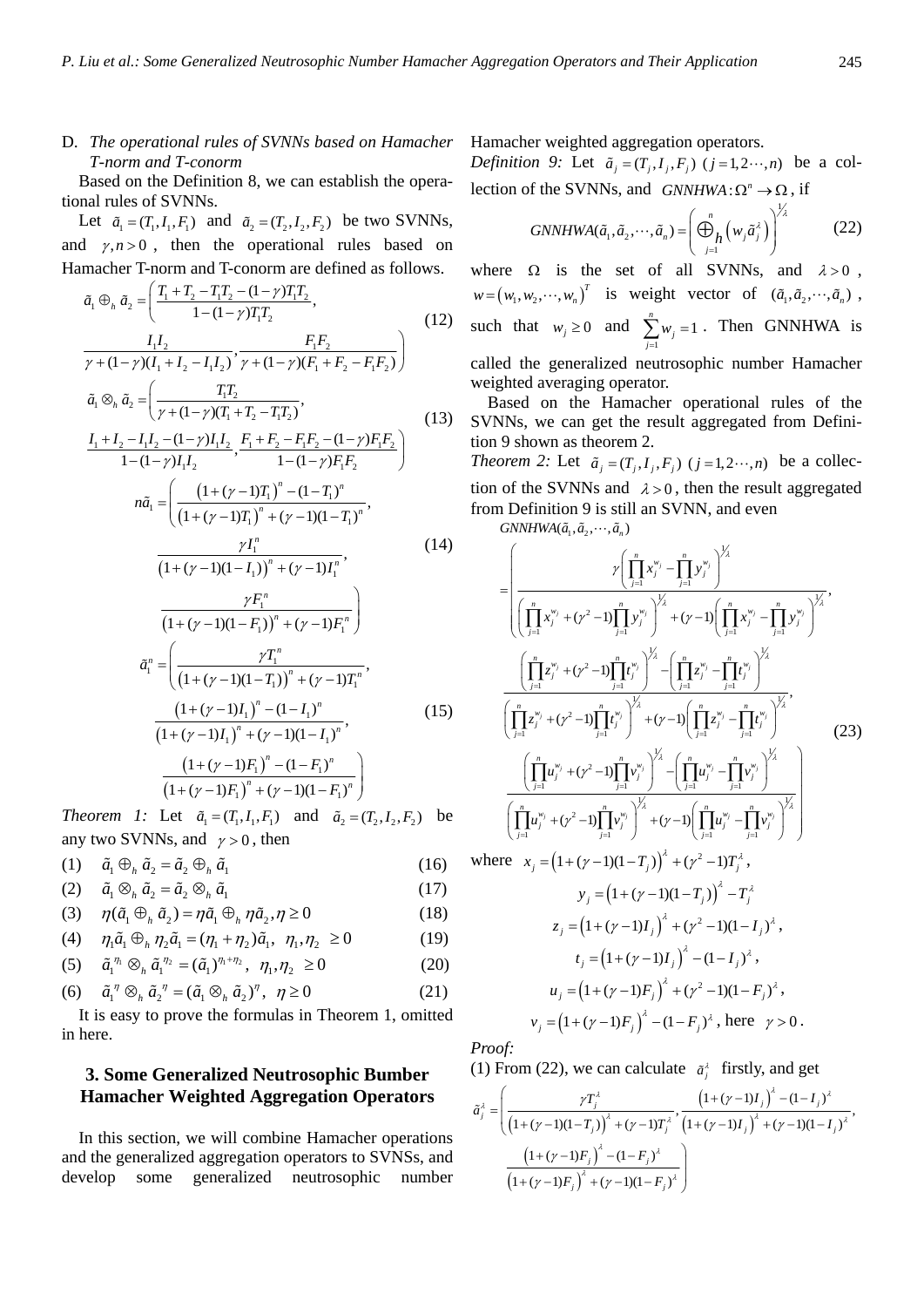(2) Calculate 
$$
w_j \tilde{a}_j^{\lambda}
$$
, and get  
\n
$$
w_j \tilde{a}_j^{\lambda} = \left( \frac{\left( (1 + (y - 1)(1 - T_j))^\lambda + (y^2 - 1)T_j^\lambda \right)^{w_j} - \left( (1 + (y - 1)(1 - T_j))^\lambda - T_j^\lambda \right)^{w_j}}{\left( (1 + (y - 1)(1 - T_j))^\lambda + (y^2 - 1)T_j^\lambda \right)^{w_j} + ((y - 1)\left( (1 + (y - 1)(1 - T_j))^\lambda - T_j^\lambda \right)^{w_j}}, \frac{\gamma \left( (1 + (y - 1)I_j)^\lambda - (1 - I_j)^\lambda \right)^{w_j}}{\left( (1 + (y - 1)I_j)^\lambda + (y^2 - 1)(1 - I_j)^\lambda \right)^{w_j} + (y - 1)\left( (1 + (y - 1)I_j)^\lambda - (1 - I_j)^\lambda \right)^{w_j}}, \frac{\gamma \left( (1 + (y - 1)F_j)^\lambda - (1 - F_j)^\lambda \right)^{w_j}}{\left( (1 + (y - 1)F_j)^\lambda + (y^2 - 1)(1 - F_j)^\lambda \right)^{w_j} + (y - 1)\left( (1 + (y - 1)F_j)^\lambda - (1 - F_j)^\lambda \right)^{w_j}} \right)}
$$
\n(3) Calculate  $\bigoplus_{j=1}^n \left( w_j \tilde{a}_j^{\lambda} \right)$ .

For convenience, let 
$$
x_j = (1 + (\gamma - 1)(1 - T_j))^{\lambda} + (\gamma^2 - 1)T_j^{\lambda}
$$
,  
\n $y_j = (1 + (\gamma - 1)(1 - T_j))^{\lambda} - T_j^{\lambda}$   
\n $z_j = (1 + (\gamma - 1)I_j)^{\lambda} + (\gamma^2 - 1)(1 - I_j)^{\lambda}$ ,  $t_j = (1 + (\gamma - 1)I_j)^{\lambda} - (1 - I_j)^{\lambda}$ ,  
\n $u_j = (1 + (\gamma - 1)F_j)^{\lambda} + (\gamma^2 - 1)(1 - F_j)^{\lambda}$ ,  $v_j = (1 + (\gamma - 1)F_j)^{\lambda} - (1 - F_j)^{\lambda}$ ,  
\nThen

$$
w_j \tilde{a}_j^{\lambda} = \left(\frac{x_j^{w_j} - y_j^{w_j}}{x_j^{w_j} + (\gamma - 1)y_j^{w_j}}, \frac{\gamma t_j^{w_j}}{z_j^{w_j} + (\gamma - 1)t_j^{w_j}}, \frac{\gamma v_j^{w_j}}{u_j^{w_j} + (\gamma - 1)v_j^{w_j}}\right).
$$

In the following, by Mathematical induction, we can prove  $\overline{1}$ 

$$
\bigoplus_{j=1}^{n} (w_j \tilde{a}_j^{\lambda}) = \left( \frac{\prod_{j=1}^{n} x_j^{w_j} - \prod_{j=1}^{n} y_j^{w_j}}{\prod_{j=1}^{n} x_j^{w_j} + (\gamma - 1) \prod_{j=1}^{n} y_j^{w_j}}, \frac{\gamma \prod_{j=1}^{n} t_j^{w_j}}{\prod_{j=1}^{n} t_j^{w_j}}, \frac{\gamma \prod_{j=1}^{n} v_j^{w_j}}{\prod_{j=1}^{n} x_j^{w_j} + (\gamma - 1) \prod_{j=1}^{n} t_j^{w_j}}, \frac{\gamma \prod_{j=1}^{n} v_j^{w_j}}{\prod_{j=1}^{n} u_j^{w_j} + (\gamma - 1) \prod_{j=1}^{n} v_j^{w_j}} \right)
$$
\n(24)

(i) When  $n=1$ ,

 $\therefore$   $w_1 = 1$ ,

For the left-hand side of the equation (24),

$$
\bigoplus_{j=1}^{n} \left( w_{j} \tilde{a}_{j}^{\lambda} \right) = \tilde{a}_{1}^{\lambda} = \left( \frac{\gamma T_{1}^{\lambda}}{\left( 1 + (\gamma - 1)(1 - T_{1}) \right)^{\lambda} + (\gamma - 1)T_{1}^{\lambda}}, \frac{\left( 1 + (\gamma - 1)I_{1} \right)^{\lambda} - (1 - I_{1})^{\lambda}}{\left( 1 + (\gamma - 1)I_{1} \right)^{\lambda} + (\gamma - 1)(1 - I_{1})^{\lambda}}, \frac{\left( 1 + (\gamma - 1)F_{1} \right)^{\lambda} - (1 - F_{1})^{\lambda}}{\left( 1 + (\gamma - 1)I_{1} \right)^{\lambda} + (\gamma - 1)(1 - I_{1})^{\lambda}}, \frac{\left( 1 + (\gamma - 1)F_{1} \right)^{\lambda} - (1 - F_{1})^{\lambda}}{\left( 1 + (\gamma - 1)F_{1} \right)^{\lambda} + (\gamma - 1)(1 - F_{1})^{\lambda}} \right)
$$

and for the right-hand side of the equation  $(24)$ , we have

$$
\begin{split}\n&\left(\frac{\prod_{j=1}^{1} x_j^{w_j} - \prod_{j=1}^{1} y_j^{w_j}}{\prod_{j=1}^{1} x_j^{w_j} + (\gamma - 1)\prod_{j=1}^{1} y_j^{w_j}}, \frac{\gamma \prod_{j=1}^{1} t_j^{w_j}}{\prod_{j=1}^{1} x_j^{w_j} + (\gamma - 1)\prod_{j=1}^{1} y_j^{w_j}}\right) \\
&= \left(\frac{x_1 - y_1}{x_1 + (\gamma - 1)y_1}, \frac{\gamma t_1}{z_1 + (\gamma - 1)t_1}, \frac{\gamma v_1}{u_1 + (\gamma - 1)v_1}\right) \\
&= \left(\frac{\gamma T_1^{\lambda}}{(1 + (\gamma - 1)(1 - T_1))^{\lambda} + (\gamma - 1)T_1^{\lambda}}, \frac{\gamma v_1}{u_1 + (\gamma - 1)v_1}\right) \\
&= \left(\frac{\gamma T_1^{\lambda}}{(1 + (\gamma - 1)(1 - T_1))^{\lambda} + (\gamma - 1)T_1^{\lambda}}, \frac{\left(1 + (\gamma - 1)F_1\right)^{\lambda} - (1 - F_1)^{\lambda}}{\left(1 + (\gamma - 1)I_1\right)^{\lambda} + (\gamma - 1)(1 - I_1)^{\lambda}}, \frac{\left(1 + (\gamma - 1)F_1\right)^{\lambda} + (\gamma - 1)(1 - F_1)^{\lambda}}{\left(1 + (\gamma - 1)I_1\right)^{\lambda} + (\gamma - 1)(1 - I_1)^{\lambda}}, \frac{\left(1 + (\gamma - 1)F_1\right)^{\lambda} + (\gamma - 1)(1 - F_1)^{\lambda}}{\left(1 + (\gamma - 1)I_1\right)^{\lambda} + (\gamma - 1)(1 - F_1)^{\lambda}}\right)\n\end{split}
$$

So, Equation (24) holds for  $n=1$ . (ii) Assume Equation (24) holds for  $n = k$ , we have

$$
\bigoplus_{j=1}^{k} \left(w_{j}\tilde{a}_{j}^{2}\right) = \left(\frac{\prod_{j=1}^{k} x_{j}^{w_{j}} - \prod_{j=1}^{k} y_{j}^{w_{j}}}{\prod_{j=1}^{k} x_{j}^{w_{j}} + (\gamma - 1)\prod_{j=1}^{k} y_{j}^{w_{j}}}, \frac{\gamma \prod_{j=1}^{k} t_{j}^{w_{j}}}{\prod_{j=1}^{k} z_{j}^{w_{j}} + (\gamma - 1)\prod_{j=1}^{k} t_{j}^{w_{j}}}, \frac{\gamma \prod_{j=1}^{k} v_{j}^{w_{j}}}{\prod_{j=1}^{k} u_{j}^{w_{j}} + (\gamma - 1)\prod_{j=1}^{k} v_{j}^{w_{j}}}\right)
$$

When  $n = k+1$ 

$$
\begin{split} \text{When } n = k+1, \\ \bigoplus_{j=1}^{k+1} \left( w_j \tilde{a}_j^{\lambda} \right) &= \bigoplus_{j=1}^{k+1} \left( w_j \tilde{a}_j^{\lambda} \right) \oplus_{h} \left( w_{k+1} \tilde{a}_{k+1}^{\lambda} \right) \\ &= \left[ \underbrace{\left( \prod_{j=1}^{k} x_j^{w_j} - \prod_{j=1}^{k} y_j^{w_j} \right) \prod_{j=1}^{k} z_j^{w_j} - \prod_{j=1}^{k} z_j^{w_j} \right) \prod_{j=1}^{k} z_j^{w_j} \prod_{j=1}^{k} z_j^{w_j} }_{2 \sum_{j=1}^{k} z_j^{w_j} + (y-1) \prod_{j=1}^{k} z_j^{w_j} \prod_{j=1}^{k} z_j^{w_j} \right] \\ &\bigoplus_{h} \left( \frac{x_k^{w_{k+1}} - y_k^{w_{k+1}}}{x_{k+1}^{w_{k+1}} + (y-1) y_{k+1}^{w_{k+1}}} \frac{y_k^{w_{k+1}}}{z_{k+1}^{w_{k+1}} + (y-1) y_{k+1}^{w_{k+1}}} \frac{y_k^{w_{k+1}}}{w_{k+1}^{w_{k+1}} + (y-1) y_{k+1}^{w_{k+1}}} \right] \\ &= \left[ \underbrace{\left( \prod_{j=1}^{k} x_j^{w_j} - \prod_{j=1}^{k} y_j^{w_j} \right) \prod_{j=1}^{k} y_j^{w_{k+1}}}{1 - (1-y) \prod_{j=1}^{k} y_j^{w_{k+1}}} \frac{\prod_{j=1}^{k} x_j^{w_j} - \prod_{j=1}^{k} y_j^{w_j} \right) \prod_{j=1}^{k} y_j^{w_{k+1}}}{1 - (1-y) \prod_{j=1}^{k} y_j^{w_j} \right] \prod_{j=1}^{k} y_j^{w_j} \right] \cdot \left( \frac{x_k^{w_{k+1}} - y_k^{w_{k+1}}}{1 - (1-y) \prod_{j=1}^{k} y_j^{w_j} \right) \cdot \left( \frac{x_k^{w_{k+1}} - y_k^{w_{k+1}}}{1 - (1-y) \prod_{j=1}^{k} y_j^{w_j} \right) \cdot
$$

So, when  $n = k + 1$ , Equation (24) holds.

(iii) According to steps (i) and (ii), we can get Equation (24) holds for any  $n$ .

$$
\bigoplus_{j=1}^{n} \left(w_{j}\tilde{a}_{j}^{x}\right) = \sum_{j=1}^{n} \sum_{j=1}^{n} y_{j}^{w_{j}} \frac{\gamma \prod_{j=1}^{n} t_{j}^{w_{j}}}{\prod_{j=1}^{n} x_{j}^{w_{j}} + (\gamma - 1) \prod_{j=1}^{n} y_{j}^{w_{j}}}, \frac{\gamma \prod_{j=1}^{n} t_{j}^{w_{j}}}{\prod_{j=1}^{n} x_{j}^{w_{j}} + (\gamma - 1) \prod_{j=1}^{n} y_{j}^{w_{j}}}, \frac{\gamma \prod_{j=1}^{n} w_{j}^{w_{j}}}{\prod_{j=1}^{n} u_{j}^{w_{j}} + (\gamma - 1) \prod_{j=1}^{n} v_{j}^{w_{j}}}
$$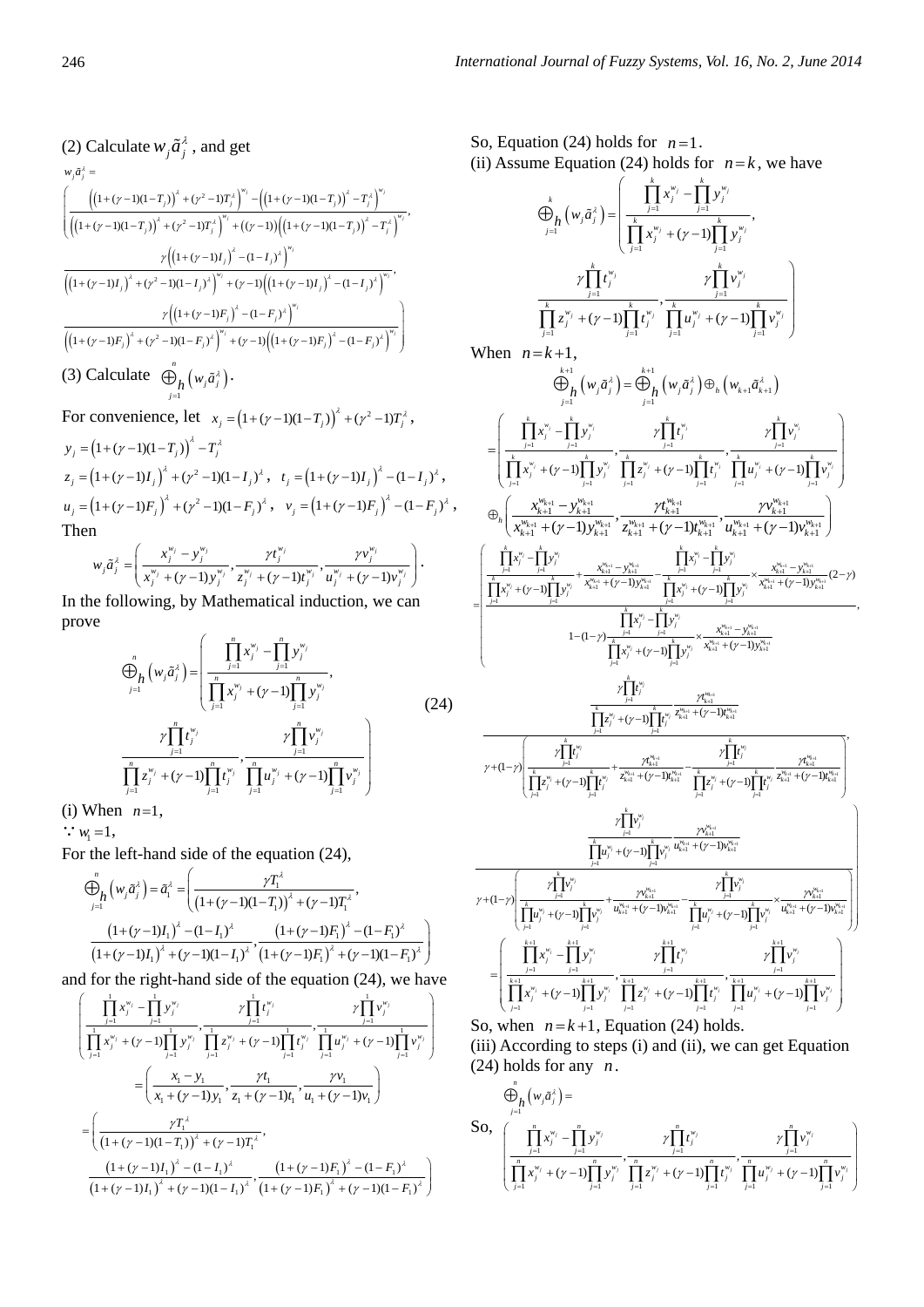$$
(4) Calculate  $\left(\frac{\theta}{p_1} \left(w_j \tilde{a}_j^x\right)\right)^{1/2}$ , we can get  
\n
$$
\left(\frac{\theta}{p_1} \left(w_j \tilde{a}_j^x\right)\right)^{1/2} =
$$
\n
$$
\left(\prod_{j=1}^{r_1} x_j^{v_j} - \prod_{j=1}^{r_1} y_j^{v_j} - \prod_{j=1}^{r_1} z_j^{v_j} + (y-1) \prod_{j=1}^{r_1} z_j^{v_j} + (y-1) \prod_{j=1}^{r_1} z_j^{v_j} \right)^{1/2}
$$
\n
$$
= \left(\frac{\prod_{j=1}^{r_1} x_j^{v_j} + (y-1) \prod_{j=1}^{r_1} y_j^{v_j}}{\prod_{j=1}^{r_1} x_j^{v_j} + (y-1) \prod_{j=1}^{r_1} y_j^{v_j}}\right)^{1/2}
$$
\n
$$
= \left(\frac{\prod_{j=1}^{r_1} x_j^{v_j} + (y-1) \prod_{j=1}^{r_1} y_j^{v_j}}{\prod_{j=1}^{r_1} x_j^{v_j} + (y-1) \prod_{j=1}^{r_1} y_j^{v_j}}\right)^{1/2}
$$
\n
$$
= \left(\frac{\prod_{j=1}^{r_1} x_j^{v_j} + (y-1) \prod_{j=1}^{r_1} y_j^{v_j}}{\prod_{j=1}^{r_1} x_j^{v_j} + (y-1) \prod_{j=1}^{r_1} y_j^{v_j}}\right)^{1/2}
$$
\n
$$
\left(\frac{\prod_{j=1}^{r_1} x_j^{v_j} + (y-1) \prod_{j=1}^{r_1} y_j^{v_j}}{\prod_{j=1}^{r_1} x_j^{v_j} + (y-1) \prod_{j=1}^{r_1} y_j^{v_j}}\right)^{1/2}
$$
\n
$$
\left(\frac{\prod_{j=1}^{r_1} x_j^{v_j} + (y-1) \prod_{j=1}^{r_1} y_j^{v_j}}{\prod_{j=1}^{r_1} x_j^{v_j} + (y-1) \prod_{j=1}^{r_1} y_j^{v_j}}\right)^{1/2}
$$
\n
$$
\left(\frac{\prod_{j=1}^{r_1
$$
$$

The proof ends.

It is easy to prove that the GNNHWA operator has the following properties.

# (1) *Theorem 3 (Monotonicity):*

Let  $(\tilde{a}_1, \tilde{a}_2, \dots, \tilde{a}_n)$  and  $(\tilde{a}_1, \tilde{a}_2, \dots, \tilde{a}_n)$  be two collections of SVNNs, if  $\tilde{a}_j \leq \tilde{a}_j$  for all  $j = 1, 2, \dots, n$ , then

GNNHWA(
$$
\tilde{a}_1
$$
,  $\tilde{a}_2$ ,  $\cdots$ ,  $\tilde{a}_n$ )  $\leq$ GNNHWA( $\tilde{a}_1$ ,  $\tilde{a}_2$ ,  $\cdots$ ,  $\tilde{a}_n$ ).  
(2) Theorem 4 (Idempotency):

Let  $\tilde{a}_j = \tilde{a}, j = 1,2,\dots, n$ , hen  $GNNHWA(\tilde{a}_1, \tilde{a}_2, \dots, \tilde{a}_n) = \tilde{a}$ .

(3) *Theorem 5 (Bounded):* 

Let  $\tilde{a}_i = \tilde{a}_i$ ,  $j = 1, 2, \dots, n$ , then the *GNNHWA* operator lies between the maximum and minimum of  $(\tilde{a}_1, \tilde{a}_2, \cdots, \tilde{a}_n)$ . i.e.,

 $\min(\tilde{a}_1, \tilde{a}_2, \cdots, \tilde{a}_n) \leq GNNHWA(\tilde{a}_1, \tilde{a}_2, \cdots, \tilde{a}_n) \leq \max(\tilde{a}_1, \tilde{a}_2, \cdots, \tilde{a}_n)$ where min and max represent the maximum and minimum of  $(\tilde{a}_1, \tilde{a}_2, \dots, \tilde{a}_n)$ , respectively.

In the following, we will discuss some special cases of the GNNHWA operator with respect to the parameters  $\lambda$  and  $\gamma$ .

(1) If  $\lambda = 1$ , then the GNNHWA operator defined by (22) will be reduced to the neutrosophic number Hamacher weighted averaging (NNHWA) operator which is defined as follows:

 $NNHWA(\tilde{a}_1, \tilde{a}_2, \cdots, \tilde{a}_n) = w_1 \tilde{a}_1 \oplus_h w_2 \tilde{a}_2 \oplus_h \cdots \oplus_h w_n \tilde{a}_n$  (25) According to (23), we can get

 $NNHWA(\tilde{a}_1, \tilde{a}_2, \cdots, \tilde{a}_n) =$ 

$$
\left(\frac{\prod_{j=1}^{n} (1+(\gamma-1)T_j)^{w_j} - \prod_{j=1}^{n} (1-T_j)^{w_j}}{\prod_{j=1}^{n} (1+(\gamma-1)T_j)^{w_j} + (\gamma-1) \prod_{j=1}^{n} (1-T_j)^{w_j}}, \frac{\gamma \prod_{j=1}^{n} I_j^{w_j}}{\prod_{j=1}^{n} (1+(\gamma-1)(1-I_j))^{w_j} + (\gamma-1) \prod_{j=1}^{n} I_j^{w_j}}\right)
$$
\n
$$
\frac{\gamma \prod_{j=1}^{n} F_j^{w_j}}{\prod_{j=1}^{n} (1+(\gamma-1)(1-F_j))^{w_j} + (\gamma-1) \prod_{j=1}^{n} F_j^{w_j}}
$$
\n
$$
\frac{\gamma \prod_{j=1}^{n} (1+(\gamma-1)(1-F_j))^{w_j} + (\gamma-1) \prod_{j=1}^{n} F_j^{w_j}}{\prod_{j=1}^{n} (1+(\gamma-1)(1-F_j))^{w_j} + (\gamma-1) \prod_{j=1}^{n} F_j^{w_j}}
$$

Further,

(i) When  $\gamma = 1$ , the formula (26) will be reduced to the neutrosophic number weighted averaging (NNWA) operator which is shown as follows:

$$
NNWA(\tilde{a}_1, \tilde{a}_2, \cdots, \tilde{a}_n) = \left(1 - \prod_{j=1}^n (1 - T_j)^{w_j}, \prod_{j=1}^n I_j^{w_j}, \prod_{j=1}^n F_j^{w_j}\right) \tag{27}
$$

(ii) When  $\gamma = 2$ , the formula (26) will be reduced to the neutrosophic number Einstein weighted averaging (NNEWA) operator which is shown as follows:

$$
NNEWA(\tilde{a}_1, \tilde{a}_2, \cdots, \tilde{a}_n) = \left( \frac{\prod_{j=1}^n (1+T_j)^{w_j} - \prod_{j=1}^n (1-T_j)^{w_j}}{\prod_{j=1}^n (1+T_j)^{w_j} + \prod_{j=1}^n (1-T_j)^{w_j}}, \frac{2\prod_{j=1}^n (1-T_j)^{w_j}}{\prod_{j=1}^n (2-I_j)^{w_j} + \prod_{j=1}^n T_j^{w_j}}, \frac{2\prod_{j=1}^n F_j^{w_j}}{\prod_{j=1}^n (2-F_j)^{w_j} + \prod_{j=1}^n F_j^{w_j}} \right)
$$
(28)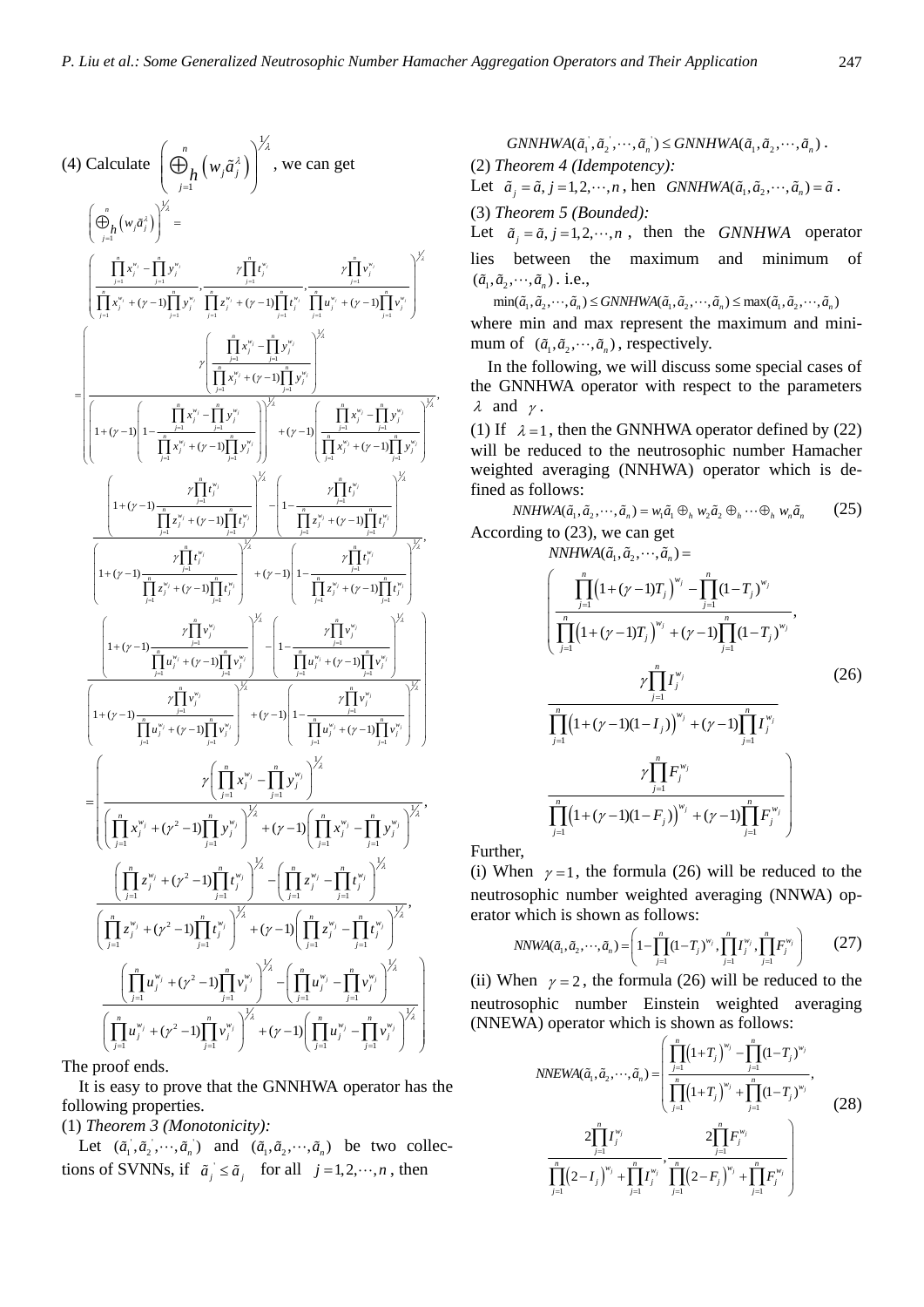(2) If  $\lambda \rightarrow 0$ , then the GNNHWA operator defined by (22) will be reduced to the neutrosophic number Hamacher weighted geometric (NNHWG) operator which is defined as follows:

$$
NNHWG(\tilde{a}_1, \tilde{a}_2, \cdots, \tilde{a}_n) = \tilde{a}_1^{w_1} \otimes_h \tilde{a}_2^{w_2} \otimes_h \cdots \otimes_h \tilde{a}_n^{w_n}
$$
(29)

According to (23), we can get

$$
NNHWG(\tilde{a}_{1}, \tilde{a}_{2}, \cdots, \tilde{a}_{n}) =
$$
\n
$$
\left(\frac{\gamma \prod_{j=1}^{n} T_{j}^{w_{j}}}{\prod_{j=1}^{n} (1 + (\gamma - 1)(1 - T_{j}))^{w_{j}} + (\gamma - 1) \prod_{j=1}^{n} T_{j}^{w_{j}}}, \frac{\prod_{j=1}^{n} (1 + (\gamma - 1)I_{j})^{w_{j}} - \prod_{j=1}^{n} (1 - I_{j})^{w_{j}}}{\prod_{j=1}^{n} (1 + (\gamma - 1)I_{j})^{w_{j}} + (\gamma - 1) \prod_{j=1}^{n} (1 - I_{j})^{w_{j}}}, \frac{\prod_{j=1}^{n} (1 + (\gamma - 1)F_{j})^{w_{j}} - \prod_{j=1}^{n} (1 - F_{j})^{w_{j}}}{\prod_{j=1}^{n} (1 + (\gamma - 1)F_{j})^{w_{j}} + (\gamma - 1) \prod_{j=1}^{n} (1 - F_{j})^{w_{j}}}\right)
$$
\n(30)

Further,

(i) When  $\gamma = 1$ , the formula (30) will be reduced to the neutrosophic number weighted geometric (NNWG) operator which is defined as follows:

$$
NNWG(\tilde{a}_1, \tilde{a}_2, \cdots, \tilde{a}_n) = \left(\prod_{j=1}^n T_j^{w_j}, 1 - \prod_{j=1}^n (1 - I_j)^{w_j}, 1 - \prod_{j=1}^n (1 - F_j)^{w_j}\right) \tag{31}
$$

(ii) When  $\gamma = 2$ , the formula (30) will be reduced to the neutrosophic number Einstein weighted geometric (NNEWG) operator which is defined as follows:

$$
NNEWG(\tilde{a}_1, \tilde{a}_2, \cdots, \tilde{a}_n) = \left(\frac{2\prod_{j=1}^n T_j^{w_j}}{\prod_{j=1}^n (2-T_j)^{w_j} + \prod_{j=1}^n T_j^{w_j}},\right)
$$
\n
$$
\prod_{j=1}^n (1+I_j)^{w_j} - \prod_{j=1}^n (1-I_j)^{w_j} \prod_{j=1}^n (1+F_j)^{w_j} - \prod_{j=1}^n (1-F_j)^{w_j}\right)
$$
\n
$$
\prod_{j=1}^n (1+I_j)^{w_j} + \prod_{j=1}^n (1-I_j)^{w_j} \prod_{j=1}^n (1+F_j)^{w_j} + \prod_{j=1}^n (1-F_j)^{w_j}\right)
$$
\n
$$
S = \{1, 2, \ldots, n\} \cup \{1, 3, \ldots, n\} \cup \{1, 4, \ldots, n\} \cup \{1, 4, \ldots, n\} \cup \{1, 4, \ldots, n\} \cup \{1, 4, \ldots, n\} \cup \{1, 4, \ldots, n\} \cup \{1, 4, \ldots, n\} \cup \{1, 4, \ldots, n\} \cup \{1, 4, \ldots, n\} \cup \{1, 4, \ldots, n\} \cup \{1, 4, \ldots, n\} \cup \{1, 4, \ldots, n\} \cup \{1, 4, \ldots, n\} \cup \{1, 4, \ldots, n\} \cup \{1, 4, \ldots, n\} \cup \{1, 4, \ldots, n\} \cup \{1, 4, \ldots, n\} \cup \{1, 4, \ldots, n\} \cup \{1, 4, \ldots, n\} \cup \{1, 4, \ldots, n\} \cup \{1, 4, \ldots, n\} \cup \{1, 4, \ldots, n\} \cup \{1, 4, \ldots, n\} \cup \{1, 4, \ldots, n\} \cup \{1, 4, \ldots, n\} \cup \{1, 4, \ldots, n\} \cup \{1, 4, \ldots, n\} \cup \{1, 4, \ldots, n\} \cup \{1, 4, \ldots, n\} \cup \{1, 4, \
$$

(3) If  $\gamma = 1$ , then the GNNHWA operator defined by (22) will be reduced to the generalized neutrosophic number weighted averaging operator (GNNWA) which is defined as follows

$$
GNNWA(\tilde{a}_1, \tilde{a}_2, \cdots, \tilde{a}_n) = (w_1 \tilde{a}_1^{\lambda} \oplus w_2 \tilde{a}_2^{\lambda} \oplus \cdots \oplus w_n \tilde{a}_n^{\lambda})^{\lambda_n}
$$
(33)

According to (23), we can get

$$
GNNWA(\tilde{a}_{1}, \tilde{a}_{2}, \cdots, \tilde{a}_{n}) = \left( \left( 1 - \prod_{j=1}^{n} \left( 1 - T_{j}^{\lambda} \right)^{w_{j}} \right)^{\lambda_{\lambda}'} , 1 - \left( 1 - \prod_{j=1}^{n} \left( 1 - \left( 1 - I_{j} \right)^{\lambda} \right)^{w_{j}} \right)^{\lambda_{\lambda}'} , 1 - \left( 1 - \prod_{j=1}^{n} \left( 1 - \left( 1 - F_{j} \right)^{\lambda} \right)^{w_{j}} \right)^{\lambda_{\lambda}'} \right)
$$
\n(34)

(4) If  $\gamma = 2$ , then then the GNNHWA operator defined by (22) will be reduced to the generalized neutrosophic number Einstein weighted averaging operator (GNNE-WA) which is defined as follows

GNNEWA(
$$
\tilde{a}_1, \tilde{a}_2, \dots, \tilde{a}_n
$$
) = ( $w_1 \tilde{a}_1^{\lambda} \oplus_E w_2 \tilde{a}_2^{\lambda} \oplus_E \dots \oplus_E w_n \tilde{a}_n^{\lambda}$ )<sup>1/n</sup> (35)  
According to (23), we can get

 $GNNEWA(\tilde{a}_1, \tilde{a}_2, \cdots, \tilde{a}_n) =$ 

$$
\left(\frac{2\left(\prod_{j=1}^{n}x_{j}^{w_{j}}-\prod_{j=1}^{n}y_{j}^{w_{j}}\right)^{\frac{1}{\lambda}}}{\left(\prod_{j=1}^{n}x_{j}^{w_{j}}+3\prod_{j=1}^{n}y_{j}^{w_{j}}\right)^{\frac{1}{\lambda}}+\left(\prod_{j=1}^{n}x_{j}^{w_{j}}-\prod_{j=1}^{n}y_{j}^{w_{j}}\right)^{\frac{1}{\lambda}}}
$$
\n
$$
\frac{\left(\prod_{j=1}^{n}z_{j}^{w_{j}}+3\prod_{j=1}^{n}t_{j}^{w_{j}}\right)^{\frac{1}{\lambda}}-\left(\prod_{j=1}^{n}z_{j}^{w_{j}}-\prod_{j=1}^{n}t_{j}^{w_{j}}\right)^{\frac{1}{\lambda}}}{\left(\prod_{j=1}^{n}z_{j}^{w_{j}}+3\prod_{j=1}^{n}t_{j}^{w_{j}}\right)^{\frac{1}{\lambda}}+\left(\prod_{j=1}^{n}z_{j}^{w_{j}}-\prod_{j=1}^{n}t_{j}^{w_{j}}\right)^{\frac{1}{\lambda}}}
$$
\n
$$
\left(\prod_{j=1}^{n}u_{j}^{w_{j}}+3\prod_{j=1}^{n}v_{j}^{w_{j}}\right)^{\frac{1}{\lambda}}-\left(\prod_{j=1}^{n}u_{j}^{w_{j}}-\prod_{j=1}^{n}v_{j}^{w_{j}}\right)^{\frac{1}{\lambda}}}{\left(\prod_{j=1}^{n}u_{j}^{w_{j}}+3\prod_{j=1}^{n}v_{j}^{w_{j}}\right)^{\frac{1}{\lambda}}+\left(\prod_{j=1}^{n}u_{j}^{w_{j}}-\prod_{j=1}^{n}v_{j}^{w_{j}}\right)^{\frac{1}{\lambda}}}
$$
\n
$$
\geq x_{j}=\left(2-T_{j}\right)^{\lambda}+3T_{j}^{\lambda}, y_{j}=\left(2-T_{j}\right)^{\lambda}-T_{j}^{\lambda},
$$

where 
$$
x_j = (2 - T_j)^2 + 3T_j^2
$$
,  $y_j = (2 - T_j)^2 - T_j^2$ ,  
\n $z_j = (1 + I_j)^2 + 3(1 - I_j)^2$ ,  $t_j = (1 + I_j)^2 - (1 - I_j)^2$ ,  
\n $u_j = (1 + F_j)^2 + 3(1 - F_j)^2$ ,  $v_j = (1 + F_j)^2 - (1 - F_j)^2$ 

From the above descriptions, we can know GNNHWA operator is more generalized.

In the following, we will discuss another operator which can weigh the inputs by the ordering positions. *Definition 10:* Let  $\tilde{a}_i = (T_i, I_i, F_i)$   $(j = 1, 2 \cdots, n)$  be a collection of the SVNNs, and  $GNNHOWA: \Omega^n \to \Omega$ , if

$$
GNNHOWA(\tilde{a}_1, \tilde{a}_2, \cdots, \tilde{a}_n) = \left(\bigoplus_{j=1}^n \left(\omega_j \tilde{a}_{\sigma(j)}^{\lambda}\right)\right)^{\frac{1}{\lambda}} \tag{37}
$$

where  $\Omega$  is the set of all SVNNs, and  $\lambda > 0$ .  $\omega = (\omega_1, \omega_2, \cdots, \omega_n)^T$  is the weighted vector associated with GNNHOWA, such that  $\omega_i \ge 0$  and 1  $\sum_{i=1}^{n} \omega_i = 1$  $\sum_{j=1}$ <sup> $\omega$ </sup>  $\omega$  $\sum_{j=1}^{n} \omega_j = 1$  ( $\sigma(1), \sigma(2), \dots, \sigma(n)$ ) is a permutation of  $(1, 2, \dots, n)$ , such that  $\tilde{a}_{\sigma(j-1)} \geq \tilde{a}_{\sigma(j)}$  for any *j* Then GNNHOWA is called the generalized neutrosophic numbe Hamacher ordered weighted averaging (GNNHOWA) operator.

Based on the Hamacher operational rules of the SVNNs, we can derive the result aggregated from Definition 10 shown as theorem 6.

*Theorem 6:* Let  $\tilde{a}_i = (T_i, I_i, F_i)$   $(j = 1, 2 \cdots, n)$  be a collec-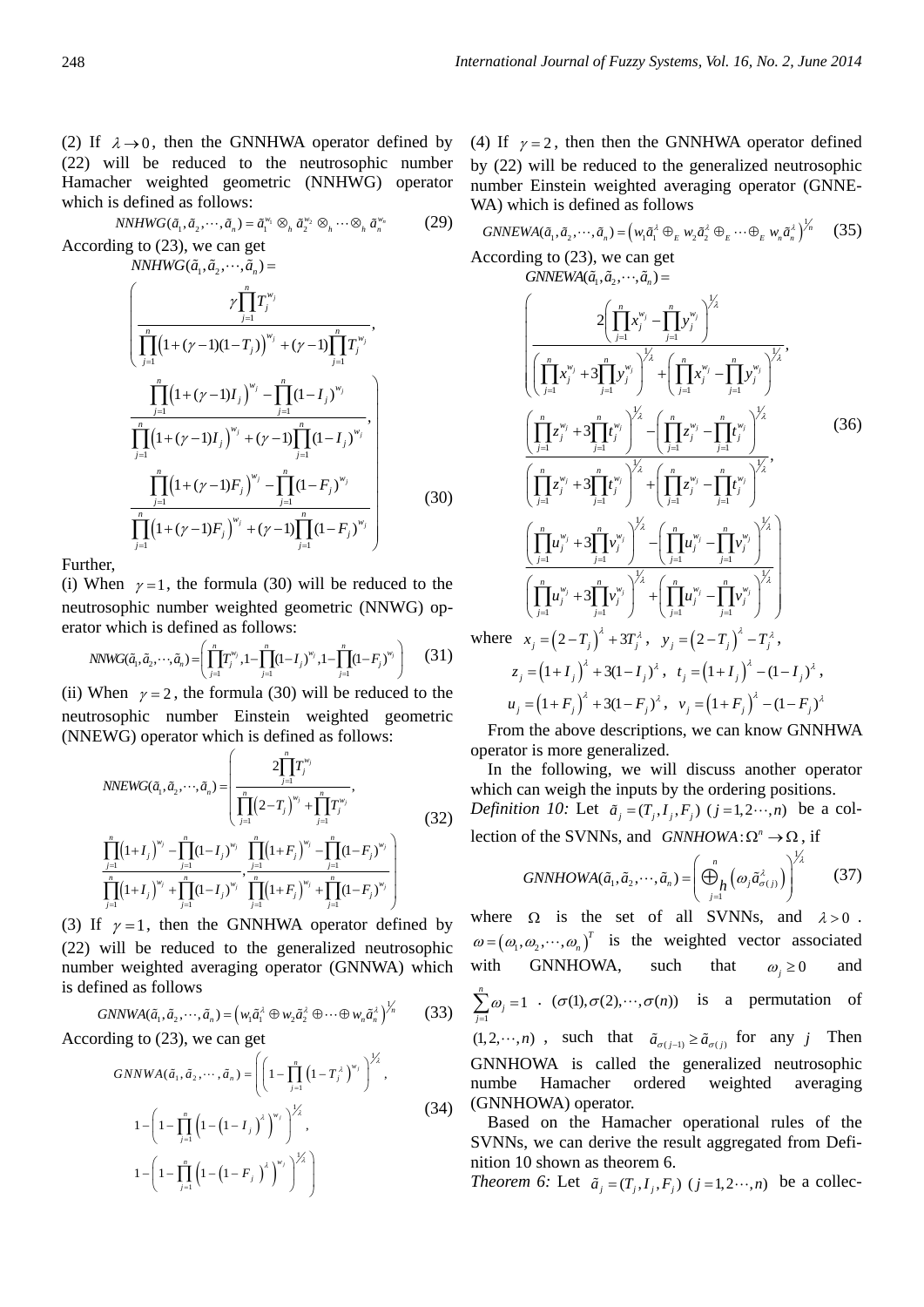tion of the SVNNs, then, the result aggregated from Definition 10 is still an SVNN, and even  $GNNHOWA(\tilde{a}_1, \tilde{a}_2, \cdots, \tilde{a}_n)$ 

$$
= \left(\frac{\gamma \left(\prod_{j=1}^{n} x_{\sigma(j)}^{\omega_{j}} - \prod_{j=1}^{n} y_{\sigma(j)}^{\omega_{j}}\right)^{\frac{1}{2}}}{\left(\prod_{j=1}^{n} x_{\sigma(j)}^{\omega_{j}} + (\gamma^{2} - 1) \prod_{j=1}^{n} y_{\sigma(j)}^{\omega_{j}}\right)^{\frac{1}{2}} + (\gamma - 1) \left(\prod_{j=1}^{n} x_{\sigma(j)}^{\omega_{j}} - \prod_{j=1}^{n} y_{\sigma(j)}^{\omega_{j}}\right)^{\frac{1}{2}}},\right)
$$
\n
$$
\frac{\left(\prod_{j=1}^{n} z_{\sigma(j)}^{\omega_{j}} + (\gamma^{2} - 1) \prod_{j=1}^{n} t_{\sigma(j)}^{\omega_{j}}\right)^{\frac{1}{2}} - \left(\prod_{j=1}^{n} z_{\sigma(j)}^{\omega_{j}} - \prod_{j=1}^{n} t_{\sigma(j)}^{\omega_{j}}\right)^{\frac{1}{2}}}{\left(\prod_{j=1}^{n} z_{\sigma(j)}^{\omega_{j}} + (\gamma^{2} - 1) \prod_{j=1}^{n} t_{\sigma(j)}^{\omega_{j}}\right)^{\frac{1}{2}} + (\gamma - 1) \left(\prod_{j=1}^{n} z_{\sigma(j)}^{\omega_{j}} - \prod_{j=1}^{n} t_{\sigma(j)}^{\omega_{j}}\right)^{\frac{1}{2}}},\right)
$$
\n
$$
\frac{\left(\prod_{j=1}^{n} u_{\sigma(j)}^{\omega_{j}} + (\gamma^{2} - 1) \prod_{j=1}^{n} v_{\sigma(j)}^{\omega_{j}}\right)^{\frac{1}{2}} - \left(\prod_{j=1}^{n} u_{\sigma(j)}^{\omega_{j}} - \prod_{j=1}^{n} v_{\sigma(j)}^{\omega_{j}}\right)^{\frac{1}{2}}}{\left(\prod_{j=1}^{n} u_{\sigma(j)}^{\omega_{j}} + (\gamma^{2} - 1) \prod_{j=1}^{n} v_{\sigma(j)}^{\omega_{j}}\right)^{\frac{1}{2}} + (\gamma - 1) \left(\prod_{j=1}^{n} u_{\sigma(j)}^{\omega_{j}} - \prod_{j=1}^{n} v_{\sigma(j)}^{\omega_{j}}\right)^{\frac{1}{2}}}\right)}
$$
\nwhere

where

$$
x_j = (1 + (\gamma - 1)(1 - T_j))^{2} + (\gamma^{2} - 1)T_j^{2},
$$
  
\n
$$
y_j = (1 + (\gamma - 1)(1 - T_j))^{2} - T_j^{2}
$$
  
\n
$$
z_j = (1 + (\gamma - 1)I_j)^{2} + (\gamma^{2} - 1)(1 - I_j)^{2},
$$
  
\n
$$
t_j = (1 + (\gamma - 1)I_j)^{2} - (1 - I_j)^{2},
$$
  
\n
$$
u_j = (1 + (\gamma - 1)F_j)^{2} + (\gamma^{2} - 1)(1 - F_j)^{2},
$$
  
\n
$$
v_j = (1 + (\gamma - 1)F_j)^{2} - (1 - F_j)^{2}, \text{ here } \gamma > 0
$$

 $(\sigma(1), \sigma(2), \cdots, \sigma(n))$  is a permutation of  $(1, 2, \cdots, n)$ , such that  $\tilde{a}_{\sigma(i-1)} \geq \tilde{a}_{\sigma(i)}$  for any *j*.

 The proof is similar to Theorem 2, and it is omitted here.

An important characteristic of the GNNHOWA operator is that it can weigh the input data according to these data's ordering positions from largest to smallest. So,  $\omega$  can also be called the position weighted vector. In general, the position weighted vector  $\omega$  can be determined according to actual needs of decision making problems. For example, in the Olympic diving competition, there are 7 referees, and the scoring rules are the average of the other 5 scores after removing the most high and low scores. i.e.,  $\omega = (0, 0.2, 0.2, 0.2, 0.2, 0.2, 0)$ . In some special cases, it can also be determined by some mathematical methods. For example, Xu [37] proposed a method shown as follows

$$
\omega_{j} = \frac{e^{-\frac{(j-\theta_{n-1})^{2}}{2\sigma_{n-1}^{2}}}}{\sum_{k=1}^{n-1} e^{-\frac{(j-\theta_{n-1})^{2}}{2\sigma_{n-1}^{2}}}} (j=1,2,\cdots,n-1)
$$
(39)

where  $\theta_{n-1}$  and  $\theta_{n-1}$  are the mean value and the standard deviation of the collection of  $1, 2, \dots, n-1$ , respectively.  $\theta_{n-1}$  and  $\theta_{n-1}$  was calculated by the following formulas, respectively.

$$
\theta_{n-1} = \frac{n}{2} \tag{40}
$$

$$
o_{n-1} = \sqrt{\frac{1}{n-1} \sum_{j=1}^{n-1} (j - \theta_{n-1})^2}
$$
 (41)

The GNNHOWA operator has the following properties: (1) *Theorem 7 (Monotonicity):*

Let  $(\tilde{a}_1, \tilde{a}_2, \dots, \tilde{a}_n)$  and  $(\tilde{a}_1, \tilde{a}_2, \dots, \tilde{a}_n)$  be two collections of SVNNs, if  $\tilde{a}_j \leq \tilde{a}_j$  for all  $j = 1, 2, \dots, n$ , then

 $GNNHOWA(\tilde{a}_1, \tilde{a}_2, \cdots, \tilde{a}_n) \leq GNNHOWA(\tilde{a}_1, \tilde{a}_2, \cdots, \tilde{a}_n)$ .

(2) *Theorem 8 (Idempotency):*

Let  $\tilde{a}_i = \tilde{a}_i$ ,  $j = 1, 2, \dots, n$ , then  $GNNHOWA(\tilde{a}_1, \tilde{a}_2, \dots, \tilde{a}_n) = \tilde{a}$ .

(3) *Theorem 9 (Bounded):*

Let  $\tilde{a}_i = \tilde{a}_i, j = 1,2,\dots, n$ , then the *GNNHOWA* operator lies between the maximum and minimum of  $(\tilde{a}_1, \tilde{a}_2, \cdots, \tilde{a}_n)$ . i.e.,

 $\min(\tilde{a}_1, \tilde{a}_2, \cdots, \tilde{a}_n) \leq GNNHOWA(\tilde{a}_1, \tilde{a}_2, \cdots, \tilde{a}_n) \leq \max(\tilde{a}_1, \tilde{a}_2, \cdots, \tilde{a}_n)$ where min and max represent the maximum and minimum of  $(\tilde{a}_1, \tilde{a}_2, \dots, \tilde{a}_n)$ , respectively.

(4) *Theorem 10 (Commutativity):*

Let  $(\tilde{a}_1, \tilde{a}_2, \dots, \tilde{a}_n)$  and  $(\tilde{a}_1, \tilde{a}_2, \dots, \tilde{a}_n)$  be two collections of SVNNs, and  $(\tilde{a}_1, \tilde{a}_2, \dots, \tilde{a}_n)$  is any permutation of  $(\tilde{a}_1, \tilde{a}_2, \dots, \tilde{a}_n)$ , then

 $GNNHOWA(\tilde{a}_1, \tilde{a}_2, \cdots, \tilde{a}_n) = GNNHOWA(\tilde{a}_1, \tilde{a}_2, \cdots, \tilde{a}_n)$ .

Similar to GNNHWA operator, some special cases of the GNNHOWA operator with respect to the parameters  $\lambda$  and  $\gamma$  can be discussed as follows.

(1) If  $\lambda = 1$ , then the GNNHOWA operator defined by (37) will be reduced to the neutrosophic number Hamacher ordered weighted averaging (NNHOWA) operator which is defined as follows:

 $NNHOWA(\tilde{a}_1, \tilde{a}_2, \cdots, \tilde{a}_n) = \omega_1 \tilde{a}_{\sigma(1)} \oplus_h \omega_2 \tilde{a}_{\sigma(2)} \oplus_h \cdots \oplus_h \omega_n \tilde{a}_{\sigma(n)}$  (42) According to (38), we can get

 $NNHOWA(\tilde{a}_1, \tilde{a}_2, \cdots, \tilde{a}_n) =$ 

$$
\left(\frac{\prod_{j=1}^{n} (1+(\gamma-1)T_{\sigma(j)})^{\omega_{j}} - \prod_{j=1}^{n} (1-T_{\sigma(j)})^{\omega_{j}}}{\prod_{j=1}^{n} (1+(\gamma-1)T_{\sigma(j)})^{\omega_{j}} + (\gamma-1)\prod_{j=1}^{n} (1-T_{\sigma(j)})^{\omega_{j}}}, \frac{\gamma \prod_{j=1}^{n} I_{\sigma(j)}^{\omega_{j}}}{\prod_{j=1}^{n} (1+(\gamma-1)(1-I_{\sigma(j)}))^{\omega_{j}} + (\gamma-1)\prod_{j=1}^{n} I_{\sigma(j)}^{\omega_{j}}}, \frac{\gamma \prod_{j=1}^{n} F_{\sigma(j)}^{\omega_{j}}}{\prod_{j=1}^{n} (1+(\gamma-1)(1-F_{\sigma(j)})^{\omega_{j}} + (\gamma-1)\prod_{j=1}^{n} F_{\sigma(j)}^{\omega_{j}}}\right)
$$
\n(43)

 $j=1$ 

Further,

 $j=1$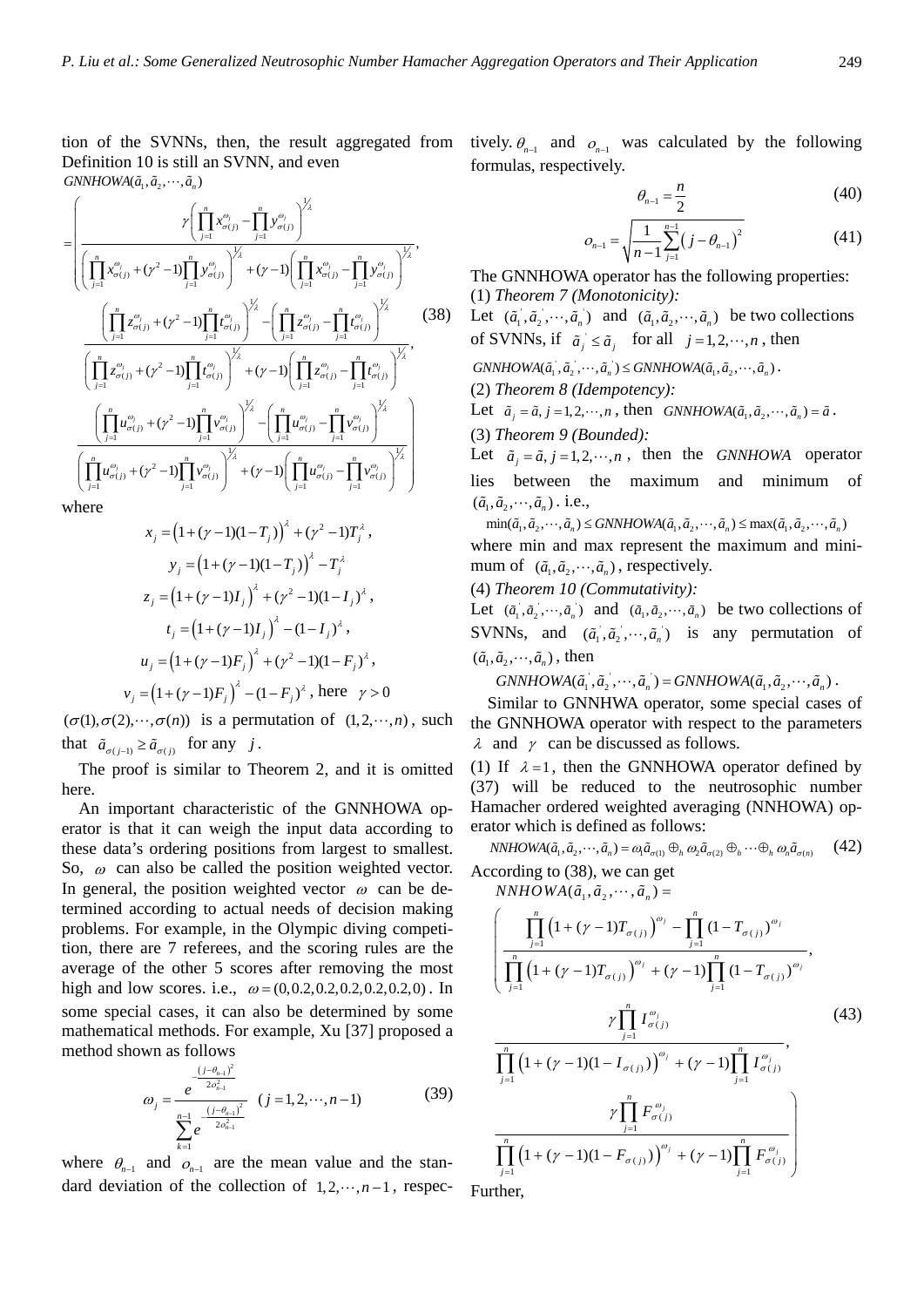(i) When  $\gamma = 1$ , the formula (43) will be reduced to the neutrosophic number ordered weighted averaging (NNOWA) operator which is defined as follows:

NNOWA(
$$
\tilde{a}_1, \tilde{a}_2, \dots, \tilde{a}_n
$$
) =  $\left(1 - \prod_{j=1}^n (1 - T_{\sigma(j)})^{\omega_j}, \prod_{j=1}^n I_{\sigma(j)}^{\omega_j}, \prod_{j=1}^n F_{\sigma(j)}^{\omega_j}\right)$  (44)

(ii) When  $\gamma = 2$ , the formula (43) will be reduced to the neutrosophic number Einstein ordered weighted averaging (NNEOWA) operator which is defined as follows:

$$
NNEOWA(\tilde{a}_{1}, \tilde{a}_{2}, \cdots, \tilde{a}_{n}) = \left(\frac{\prod_{j=1}^{n} (1 + T_{\sigma(j)})^{\omega_{j}} - \prod_{j=1}^{n} (1 - T_{\sigma(j)})^{\omega_{j}}}{\prod_{j=1}^{n} (1 + T_{\sigma(j)})^{\omega_{j}} + \prod_{j=1}^{n} (1 - T_{\sigma(j)})^{\omega_{j}}}, \frac{2\prod_{j=1}^{n} I^{\omega_{j}}_{\sigma(j)}}{\prod_{j=1}^{n} (2 - I_{\sigma(j)})^{\omega_{j}} + \prod_{j=1}^{n} I^{\omega_{j}}_{\sigma(j)}}, \frac{2\prod_{j=1}^{n} F^{\omega_{j}}_{\sigma(j)}}{\prod_{j=1}^{n} (2 - F_{\sigma(j)})^{\omega_{j}} + \prod_{j=1}^{n} F^{\omega_{j}}_{\sigma(j)}}\right)
$$
(45)

(2) If  $\lambda \rightarrow 0$ , then the GNNHOWA operator defined by (37) will be reduced to the neutrosophic number Hamacher ordered weighted geometric (NNHOWG) operator which is defined as follows:

 $NNHOWG(\tilde{a}_1, \tilde{a}_2, \cdots, \tilde{a}_n) = \tilde{a}_{\sigma(1)}^{\omega_1} \otimes_h \tilde{a}_{\sigma(2)}^{\omega_2} \otimes_h \cdots \otimes_h \tilde{a}_{\sigma(n)}^{\omega_n}$  (46)

According to (38), we can get

NNHOWG(
$$
\tilde{a}_1, \tilde{a}_2, \dots, \tilde{a}_n
$$
) = 
$$
\left( \frac{\gamma \prod_{j=1}^n T_{\sigma(j)}^{\omega_j}}{\prod_{j=1}^n (1 + (\gamma - 1)(1 - T_{\sigma(j)})^{\omega_j} + (\gamma - 1) \prod_{j=1}^n T_{\sigma(j)}^{\omega_j}}, \frac{\prod_{j=1}^n (1 + (\gamma - 1)I_{\sigma(j)})^{\omega_j} - \prod_{j=1}^n (1 - I_{\sigma(j)})^{\omega_j}}{\prod_{j=1}^n (1 + (\gamma - 1)I_{\sigma(j)})^{\omega_j} + (\gamma - 1) \prod_{j=1}^n (1 - I_{\sigma(j)})^{\omega_j}}, \frac{\prod_{j=1}^n (1 + (\gamma - 1)F_{\sigma(j)})^{\omega_j} - \prod_{j=1}^n (1 - F_{\sigma(j)})^{\omega_j}}{\prod_{j=1}^n (1 + (\gamma - 1)F_{\sigma(j)})^{\omega_j} + (\gamma - 1) \prod_{j=1}^n (1 - F_{\sigma(j)})^{\omega_j}} \right) (47)
$$

Further,

(i) When  $\gamma = 1$ , the formula (47) will be reduced to the neutrosophic number ordered weighted geometric (NNOWG) operator which is defined as follows:

 $NNOWG(\tilde{a}_1, \tilde{a}_2, \cdots, \tilde{a}_n) =$ 

$$
\left(\prod_{j=1}^{n} T_{\sigma(j)}^{\omega_j}, 1-\prod_{j=1}^{n} (1-I_{\sigma(j)})^{\omega_j}, 1-\prod_{j=1}^{n} (1-F_{\sigma(j)})^{\omega_j}\right) \tag{48}
$$

(ii) When  $\gamma = 2$ , the formula (47) will be reduced to the neutrosophic number Einstein ordered weighted geometric (NNEOWG) operator which is defined as follows:

$$
NNEOWG(\tilde{a}_1, \tilde{a}_2, \cdots, \tilde{a}_n) = \left(\frac{2\prod_{j=1}^n T_{\sigma(j)}^{\omega_j}}{\prod_{j=1}^n (2 - T_{\sigma(j)})^{\omega_j} + \prod_{j=1}^n T_{\sigma(j)}^{\omega_j}},\right)
$$

$$
\frac{\prod_{j=1}^{n} (1 + I_{\sigma(j)})^{\omega_j} - \prod_{j=1}^{n} (1 - I_{\sigma(j)})^{\omega_j}}{\prod_{j=1}^{n} (1 + I_{\sigma(j)})^{\omega_j} + \prod_{j=1}^{n} (1 - I_{\sigma(j)})^{\omega_j}},
$$
\n
$$
\frac{\prod_{j=1}^{n} (1 + F_{\sigma(j)})^{\omega_j} - \prod_{j=1}^{n} (1 - F_{\sigma(j)})^{\omega_j}}{\prod_{j=1}^{n} (1 + F_{\sigma(j)})^{\omega_j} + \prod_{j=1}^{n} (1 - F_{\sigma(j)})^{\omega_j}}
$$
\n
$$
(49)
$$

(3) If  $\gamma = 1$ , then the GNNHOWA operator defined by (37) will be reduced to the generalized neutrosophic number ordered weighted averaging (GNNOWA) operator which is defined as follows:

$$
GNNOWA(\tilde{a}_1, \tilde{a}_2, \cdots, \tilde{a}_n)
$$
  
=  $(\omega_1 \tilde{a}_{\sigma(1)}^{\lambda} \oplus \omega_2 \tilde{a}_{\sigma(2)}^{\lambda} \oplus \cdots \oplus \omega_n \tilde{a}_{\sigma(n)}^{\lambda})^{\frac{1}{n}}$  (50)

According to (38), we can get

$$
GNNOWA(\tilde{a}_1, \tilde{a}_2, \cdots, \tilde{a}_n) = \left( \left( 1 - \prod_{j=1}^n \left( 1 - T_{\sigma(j)}^{\lambda} \right)^{\omega_j} \right)^{\frac{1}{\lambda}},
$$
  

$$
1 - \left( 1 - \prod_{j=1}^n \left( 1 - \left( 1 - I_{\sigma(j)} \right)^{\lambda} \right)^{\omega_j} \right)^{\frac{1}{\lambda}},
$$
  

$$
1 - \left( 1 - \prod_{j=1}^n \left( 1 - \left( 1 - F_{\sigma(j)} \right)^{\lambda} \right)^{\omega_j} \right)^{\frac{1}{\lambda}} \right)
$$
  

$$
(51)
$$

(4) If  $\gamma = 2$ , then the GNNHOWA operator defined by (37) will be reduced to the generalized neutrosophic number Einstein ordered weighted averaging (GNNE-OWA) operator which is defined as follows:

$$
GNNEOWA(\tilde{a}_1, \tilde{a}_2, \cdots, \tilde{a}_n) =
$$
\n
$$
\left(\omega_1 \tilde{a}_{\sigma(1)}^{\lambda} \oplus_E \omega_2 \tilde{a}_{\sigma(2)}^{\lambda} \oplus_E \cdots \oplus_E \omega_n \tilde{a}_{\sigma(n)}^{\lambda}\right)^{1/n}
$$
\n(52)

According to (38), we can get  $GNNEOWA(\tilde{a}_1, \tilde{a}_2, \cdots, \tilde{a}_n) =$ 

$$
\left(\left(\prod_{j=1}^{n} x_{\sigma(j)}^{\omega_{j}} + 3\prod_{j=1}^{n} y_{\sigma(j)}^{\omega_{j}}\right)^{1/2} + \left(\prod_{j=1}^{n} x_{\sigma(j)}^{\omega_{j}} - \prod_{j=1}^{n} y_{\sigma(j)}^{\omega_{j}}\right)^{1/2} \right)
$$
\n
$$
\left(\prod_{j=1}^{n} z_{\sigma(j)}^{\omega_{j}} + 3\prod_{j=1}^{n} t_{\sigma(j)}^{\omega_{j}}\right)^{1/2} - \left(\prod_{j=1}^{n} z_{\sigma(j)}^{\omega_{j}} - \prod_{j=1}^{n} t_{\sigma(j)}^{\omega_{j}}\right)^{1/2} \left(\prod_{j=1}^{n} z_{\sigma(j)}^{\omega_{j}} + 3\prod_{j=1}^{n} t_{\sigma(j)}^{\omega_{j}}\right)^{1/2} + \left(\prod_{j=1}^{n} z_{\sigma(j)}^{\omega_{j}} - \prod_{j=1}^{n} t_{\sigma(j)}^{\omega_{j}}\right)^{1/2} \left(\frac{33}{2}\right)
$$
\n
$$
\left(\prod_{j=1}^{n} z_{\sigma(j)}^{\omega_{j}} + 3\prod_{j=1}^{n} t_{\sigma(j)}^{\omega_{j}}\right)^{1/2} + \left(\prod_{j=1}^{n} z_{\sigma(j)}^{\omega_{j}} - \prod_{j=1}^{n} t_{\sigma(j)}^{\omega_{j}}\right)^{1/2} \left(\prod_{j=1}^{n} u_{\sigma(j)}^{\omega_{j}} + 3\prod_{j=1}^{n} v_{\sigma(j)}^{\omega_{j}}\right)^{1/2} + \left(\prod_{j=1}^{n} u_{\sigma(j)}^{\omega_{j}} - \prod_{j=1}^{n} v_{\sigma(j)}^{\omega_{j}}\right)^{1/2} \left(\prod_{j=1}^{n} u_{\sigma(j)}^{\omega_{j}} + 3\prod_{j=1}^{n} v_{\sigma(j)}^{\omega_{j}}\right)^{1/2} + \left(\prod_{j=1}^{n} u_{\sigma(j)}^{\omega_{j}} - \prod_{j=1}^{n} v_{\sigma(j)}^{\omega_{j}}\right)^{1/2} \left(\frac{1}{2} + \left(\frac{1}{2} + \left(\frac{1}{2} + \frac{1}{2}\right)^{2} - \left(\frac{1
$$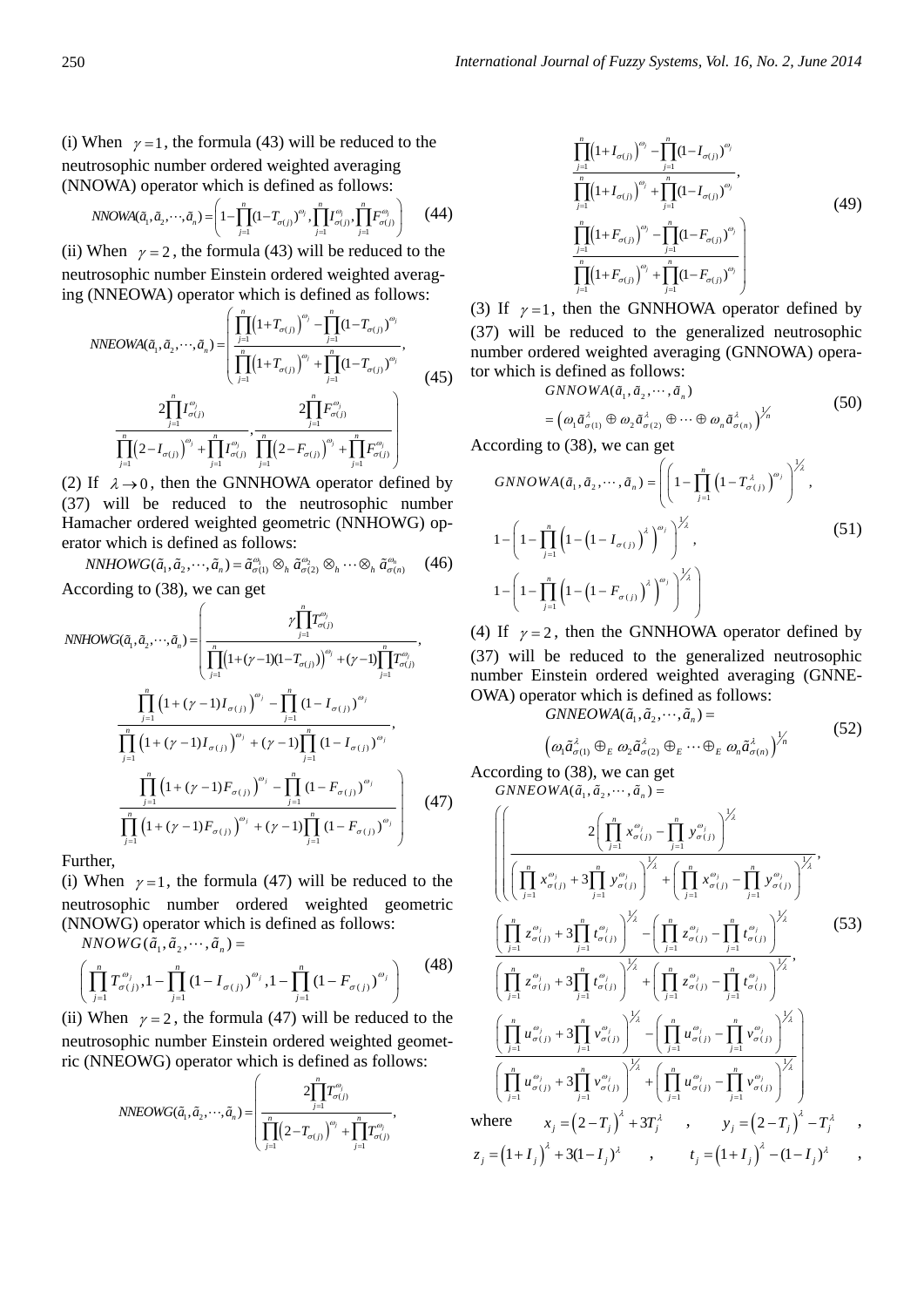$$
u_j = (1 + F_j)^{\lambda} + 3(1 - F_j)^{\lambda}, v_j = (1 + F_j)^{\lambda} - (1 - F_j)^{\lambda}.
$$

As GNNHWA operator only emphasizes the self-importance of each SVNN, and GNNHOWA operator only emphasizes the ordering position importance of all SVNNs. However, in many practical applications, we need consider these two weights together because they represent different aspects of decision making problems. Obviously, two operators have shortcomings. In order to overcome these defects, a generalized hybrid averaging operator for SVNNs based on Hamacher T-norm and T-conorm is given as follows.

*Definition 11:* Let  $\tilde{a}_i = (T_i, I_i, F_j)$   $(j = 1, 2 \cdots, n)$  be a collection of the SVNNs, and  $GNNHHWA: \Omega^n \to \Omega$ , if

$$
GNNHHWA(\tilde{a}_1, \tilde{a}_2, \cdots, \tilde{a}_n) = \bigoplus_{j=1}^n \left(\omega_j \tilde{b}_{\sigma(j)}\right) \tag{54}
$$

where  $\Omega$  is the set of all SVNNs, and  $\omega = (\omega_1, \omega_2, \cdots, \omega_n)^T$  is the weighted vector associated with GNNHHWA, such that  $\omega_j \ge 0$  and  $\sum_{j=1}^n \omega_j = 1$  $\sum_{j=1}^{\omega}$  $\omega$  $\sum_{j=1}^n \omega_j = 1$ .  $w = (w_1, w_2, \dots, w_n)$  is the weight vector of  $\tilde{a}$ ,  $(j = 1, 2, \dots, n)$ , and  $w_j \in [0,1], \sum_{j=1}^n w_j = 1$  $j \in [0,1], \sum_{j=1}^W w_j$  $w_i \in [0,1], \sum w_i$  $\epsilon \in [0,1], \sum_{j=1}^{n} w_j = 1$ . Let  $\tilde{b}_j = n w_j \tilde{a}_j = (\dot{T}_j, \dot{I}_j, \dot{F}_j)$ , *n* is the adjustment factor. Suppose  $(\sigma(1), \sigma(2), \dots, \sigma(n))$  is a permutation of  $(1, 2, \dots, n)$ , such that  $\tilde{b}_{\sigma(j-1)} \ge \tilde{b}_{\sigma(j)}$  for any  $j$ , and then function GNNHHWA is called the generalized neutrosophic number Hamacher hybrid weighted averaging (GNNHHWA) operator.

Based on the Hamacher operational rules of the IS-VNNs, we can derive the result aggregated from Definition 11 shown as theorem 11. *Theorem 11:* Let  $\tilde{a}_i = (T_i, I_i, F_i)$   $(j = 1, 2 \cdots, n)$  be a collection of the SVNNs, then, the result aggregated from

Definition 11 is still an SVNN, and even  $GNNHHWA(\tilde{a}_1, \tilde{a}_2, \cdots, \tilde{a}_n)$ 

$$
= \left( \frac{\gamma \left( \prod_{j=1}^{n} \dot{x}_{\sigma(j)}^{\omega_{j}} - \prod_{j=1}^{n} \dot{y}_{\sigma(j)}^{\omega_{j}} \right)^{\frac{1}{2}}}{\left( \prod_{j=1}^{n} \dot{x}_{\sigma(j)}^{\omega_{j}} + (\gamma^{2} - 1) \prod_{j=1}^{n} \dot{y}_{\sigma(j)}^{\omega_{j}} \right)^{\frac{1}{2}} + (\gamma - 1) \left( \prod_{j=1}^{n} \dot{x}_{\sigma(j)}^{\omega_{j}} - \prod_{j=1}^{n} \dot{y}_{\sigma(j)}^{\omega_{j}} \right)^{\frac{1}{2}}},
$$
\n
$$
\frac{\left( \prod_{j=1}^{n} \dot{z}_{\sigma(j)}^{\omega_{j}} + (\gamma^{2} - 1) \prod_{j=1}^{n} \dot{t}_{\sigma(j)}^{\omega_{j}} \right)^{\frac{1}{2}} - \left( \prod_{j=1}^{n} \dot{z}_{\sigma(j)}^{\omega_{j}} - \prod_{j=1}^{n} \dot{t}_{\sigma(j)}^{\omega_{j}} \right)^{\frac{1}{2}}}{\left( \prod_{j=1}^{n} \dot{z}_{\sigma(j)}^{\omega_{j}} + (\gamma^{2} - 1) \prod_{j=1}^{n} \dot{t}_{\sigma(j)}^{\omega_{j}} \right)^{\frac{1}{2}} + (\gamma - 1) \left( \prod_{j=1}^{n} \dot{z}_{\sigma(j)}^{\omega_{j}} - \prod_{j=1}^{n} \dot{t}_{\sigma(j)}^{\omega_{j}} \right)^{\frac{1}{2}}},
$$
\n
$$
\frac{\left( \prod_{j=1}^{n} \dot{u}_{\sigma(j)}^{\omega_{j}} + (\gamma^{2} - 1) \prod_{j=1}^{n} \dot{v}_{\sigma(j)}^{\omega_{j}} \right)^{\frac{1}{2}} - \left( \prod_{j=1}^{n} \dot{u}_{\sigma(j)}^{\omega_{j}} - \prod_{j=1}^{n} \dot{v}_{\sigma(j)}^{\omega_{j}} \right)^{\frac{1}{2}}}{\left( \prod_{j=1}^{n} \dot{u}_{\sigma(j)}^{\omega_{j}} + (\gamma^{2} - 1) \prod_{j=1}^{n} \dot{v}_{\sigma(j)}^{\omega_{j}} \right)^{\frac{1}{2}} + (\gamma - 1) \left( \prod_{j=1}^{n} \dot{u}_{\
$$

$$
\dot{y}_{j} = (1 + (\gamma - 1)(1 - \dot{T}_{j}))^{2} - \dot{T}_{j}^{\lambda}
$$
\n
$$
\dot{z}_{j} = (1 + (\gamma - 1)\dot{I}_{j})^{2} + (\gamma^{2} - 1)(1 - \dot{I}_{j})^{\lambda}, \quad \dot{t}_{j} = (1 + (\gamma - 1)\dot{I}_{j})^{2} - (1 - \dot{I}_{j})^{\lambda}.
$$
\n
$$
\dot{u}_{j} = (1 + (\gamma - 1)\dot{F}_{j})^{2} + (\gamma^{2} - 1)(1 - \dot{F}_{j})^{\lambda},
$$
\n
$$
\dot{v}_{j} = (1 + (\gamma - 1)\dot{F}_{j})^{2} - (1 - \dot{F}_{j})^{\lambda}.
$$
\n
$$
\dot{T}_{j} = \frac{\gamma T_{j}^{m v_{j}}}{\left(1 + (\gamma - 1)(1 - T_{j})\right)^{m v_{j}} + (\gamma - 1)T_{j}^{m v_{j}}},
$$
\n
$$
\dot{I}_{j} = \frac{\left(1 + (\gamma - 1)I_{j}\right)^{m v_{j}} - (1 - I_{j})^{m v_{j}}}{\left(1 + (\gamma - 1)I_{j}\right)^{m v_{j}} + (\gamma - 1)(1 - I_{j})^{m v_{j}}},
$$
\n
$$
\dot{F}_{j} = \frac{\left(1 + (\gamma - 1)F_{j}\right)^{m v_{j}} - (1 - F_{j})^{m v_{j}}}{\left(1 + (\gamma - 1)F_{j}\right)^{m v_{j}} + (\gamma - 1)(1 - F_{j})^{m v_{j}}}.
$$

 $(\sigma(1), \sigma(2), \cdots, \sigma(n))$  is a permutation of  $(1, 2, \cdots, n)$ , such that  $\tilde{b}_{\sigma(i-1)} \ge \tilde{b}_{\sigma(i)}$  for any *j*,  $\tilde{b}_i = nw_i \tilde{a}_i = (\dot{T}_i, \dot{I}_i, \dot{F}_i)$ .

 The proof is similar to Theorem 2, and it is omitted here.

*Theorem 12:* The GNNHWA and GNNHOWA operators are the special cases of the GNNHHWA operator.

It is easy to prove that when  $W = \left(\frac{1}{n}, \frac{1}{n}, \dots, \frac{1}{n}\right)$ , the GNNHHWA operator will reduce to GNNHOWA operator, and when  $\omega = \left(\frac{1}{n}, \frac{1}{n}, \dots, \frac{1}{n}\right)$ , the GNNHHWA operator will reduce to GNNHWA operator.

 From definition 11, we can know that the GNNHHWA operator firstly weights the input arguments, and then reorders the weighted values in descending order and weights them. So, the GNNHHWA operator can consider the importance degrees of both the input arguments and their weighted ordered positions.

# **4. The Multiple Attribute Decision Making Methods Based on the Generalized Neutrosophic Number Hamacher Aggregation Operators**

In this section, we will use the generalized neutrosophic number Hamacher aggregation operators to the multiple attribute group decision making problems in which the attribute weights take the form of crisp numbers and attribute values take the form of SVNNs.

For a multiple attribute group decision making problem, let  $E = \{e_1, e_2, \dots, e_q\}$  be the collection of decision makers,  $S = \{S_1, S_2, \dots, S_m\}$  be the collection of alternatives, and  $C = \{C_1, C_2, \dots, C_n\}$  be the collection of attributes. Suppose that  $r_{ij}^k = (T_{ij}^k, I_{ij}^k, F_{ij}^k)$  is an attribute value given by the decision maker  $e_k$  for the alternative  $S_i$ with respect to the attribute  $C_i$  which is expressed by a SVNN,  $w = (w_1, w_2, \dots, w_n)$  is the weight vector of attrib-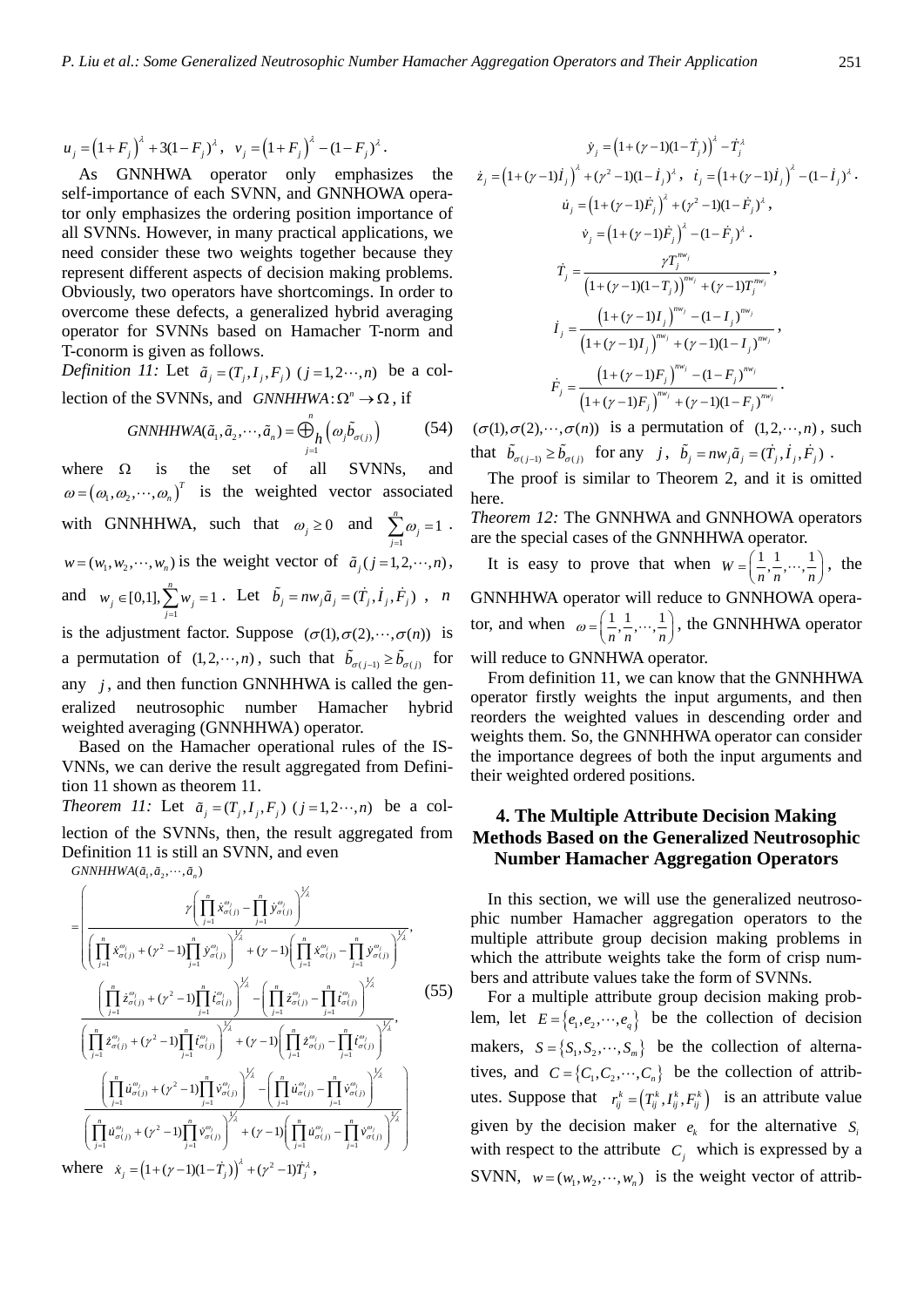ute set  $C = \{C_1, C_2, \dots, C_n\}$ , and  $w_j \in [0,1], \sum_{j=1}^n w_j = 1$  $j \in [0,1], \sum_{j=1}^W w_j$  $w_i \in [0,1], \sum w_i$  $\in [0,1], \sum_{j=1}^{n} w_j = 1$ . Let  $\xi = (\xi_1, \xi_2, \dots, \xi_n)$  be the vector of decision makers  $\{e_1, e_2, \dots, e_q\}$ , and  $\xi_k \in [0,1], \sum_{k=1}^q \xi_k = 1$  $k \in \{0, 1\}$ ,  $\sum_{k=1}^{k} 5k$  $\xi_k \in [0,1], \sum_i \xi_i$  $\in [0,1], \sum_{k=1}^{1} \xi_k = 1$ . Then we use the attribute weights, the decision makers' weights, and the attribute values to rank the order of the alternatives.

In group decision making, we need aggregate the different attribute values to the comprehensive values and the comprehensive values of different decision makers to collective overall values. As mentioned above, we don't need to consider the position weight in aggregating the different attribute values to the comprehensive values, so we can select the GNNHWA operator. However, in aggregating the comprehensive values of different decision makers to collective overall values, we can use the GNNHHWA operator so that the weights of decision makers and ordering position of the comprehensive values can be considered together. The steps are shown as follows.

*Step 1:* Utilize the GNNHWA operator

$$
r_i^k = (T_i^k, I_i^k, F_i^k) = \text{GNNHWA}(r_{i1}^k, r_{i2}^k, \cdots, r_{in}^k)
$$
 (56)

to derive the comprehensive values  $r_i^k$  (*i* = 1,2,  $\cdots$ , *m*; *k* = 1,2,  $\cdots$ , *q*) of each decision maker. *Step 2:* Utilize the GNNHHWA operator

$$
r_i = (T_i, I_i, F_i) = \text{GNNHHWA}(r_i^1, r_i^2, \cdots, r_i^q) \tag{57}
$$

to derive the collective overall values  $r_i$  ( $i = 1, 2, \dots, m$ ).

*Step 3:* Calculate the score function  $\mathit{sc}(r)$  and accuracy function  $ac(r_i)$   $(i = 1, 2, \dots, m)$  by definition 3.

*Step 4:* Rank all the alternatives  $\{S_1, S_2, \dots, S_m\}$  by definition 4.

*Step 5*: End.

# **5. An Application Example**

In order to demonstrate the application of the proposed methods to multi-attribute group decision making problems, we will cite an example about the air quality evaluation (adapted from [38]). To evaluate the air quality of Guangzhou for the 16th Asian Olympic Games, the air quality in Guangzhou for the Novembers of 2006, 2007, 2008 and 2009 were collected in order to find out the trends and to forecast the situation in 2010. There are 3 air-quality monitoring stations expressed by  $(e_1, e_2, e_3)$ which can be seen as decision makers, and their weight  $\xi = (0.314, 0.355, 0.331)^T$ . There are 3 measured indexes, namely,  $SO_2$  ( $C_1$ ),  $NO_2$ ( $C_2$ ) and  $PM_{10}$ ( $C_3$ ), and their weight  $W = (0.40, 0.20, 0.40)^T$ . The measured values from air-quality monitoring stations under these indexes are shown in tables 1, 2 and 3, and they can be expressed by

SVNNs (Note: the original data take the form of intuitionistic fuzzy numbers, we can get SVNNs by  $I = 1 - T - F$ ). Let  $(S_1, S_2, S_3, S_4) = \{November of 2006,$ November of 2007, November of 2008, November of 2009} be the set of alternatives, please give the rank of air quality from 2006 to 2009.

Table 1. Air quality data from station  $e_1$ .

|                             | C,                    | C,                    | $C_{3}$               |
|-----------------------------|-----------------------|-----------------------|-----------------------|
| $A_{\scriptscriptstyle 1}$  | (0.265, 0.350, 0.385) | (0.330, 0.390, 0.280) | (0.245, 0.275, 0.480) |
| А,                          | (0.345, 0.245, 0.410) | (0.430, 0.290, 0.280) | (0.245, 0.375, 0.380) |
| А,                          | (0.365, 0.300, 0.335) | (0.480, 0.315, 0.205) | (0.340, 0.370, 0.290) |
| $A_{\scriptscriptstyle{A}}$ | (0.430, 0.300, 0.270) | (0.460, 0.245, 0.295) | (0.310, 0.520, 0.170) |

Table 2. Air quality data from station  $e_2$ .

|                             | $C_{1}$               | C,                    | $C_{3}$               |
|-----------------------------|-----------------------|-----------------------|-----------------------|
| $A_{\scriptscriptstyle 1}$  | (0.125, 0.470, 0.405) | (0.220, 0.420, 0.360) | (0.345, 0.490, 0.165) |
| A,                          | (0.355, 0.315, 0.330) | (0.300, 0.370, 0.330) | (0.205, 0.630, 0.165) |
| $A_{\rm a}$                 | (0.315, 0.380, 0.305) | (0.330, 0.565, 0.105) | (0.280, 0.520, 0.200) |
| $A_{\scriptscriptstyle{A}}$ | (0.365, 0.365, 0.270) | (0.355, 0.320, 0.325) | (0.425, 0.485, 0.090) |

Table 3. Air quality data from station  $e_3$ .

|                | $C_1$                 | C,                    | $\mathsf{C}_3$        |
|----------------|-----------------------|-----------------------|-----------------------|
| $A_{\rm i}$    | (0.260, 0.425, 0.315) | (0.220, 0.450, 0.330) | (0.255, 0.500, 0.245) |
| A <sub>2</sub> | (0.270, 0.370, 0.360) | (0.320, 0.215, 0.465) | (0.135, 0.575, 0.290) |
| $A_{\rm s}$    | (0.245, 0.465, 0.290) | (0.250, 0.570, 0.180) | (0.175, 0.660, 0.165) |
| A <sub>4</sub> | (0.390, 0.340, 0.270) | (0.305, 0.475, 0.220) | (0.465, 0.485, 0.050) |

To get the best alternative(s), the following steps are involved:

*Step 1:* Utilize the GNNHWA operator expressed by (57) to derive the comprehensive values  $r_i^k$  (*i* = 1, 2,  $\cdots$ , *m*; *k* = 1, 2,  $\cdots$ , *q*) of each decision maker (suppose  $\lambda = 1$ ,  $\gamma = 1$ ), we can get

| $r_1^1$ = (0.319,0.321,0.350)                                       | $r_2^1$ = (0.384,0.284,0.332)  | $\cdot$              |
|---------------------------------------------------------------------|--------------------------------|----------------------|
| $r_3^1$ = (0.434,0.311,0.256)                                       | $r_4^1$ = (0.436,0.316,0.228)  |                      |
| $r_1^2$ = (0.266,0.435,0.277)                                       | $r_2^2$ = (0.322,0.395,0.251), |                      |
| $r_3^2$ = (0.342,0.465,0.175)                                       | $r_4^2$ = (0.407,0.363,0.192)  | $\ddot{\phantom{0}}$ |
| $r_1^3$ = (0.272,0.436,0.282)                                       | $r_2^3$ = (0.291,0.333,0.352)  |                      |
| $r_3^3 = (0.261, 0.534, 0.195)$ , $r_4^3 = (0.408, 0.410, 0.138)$ . |                                |                      |
|                                                                     |                                |                      |

*Step 2:* Utilize the GNNHHWA operator expressed by (58) to derive the collective overall values  $r_i$  (*i* = 1, 2, ...,*m*) (suppose  $\lambda = 1$ ,  $\gamma = 1$ ,  $\omega = \left(\frac{1}{3}, \frac{1}{3}, \frac{1}{3}\right)$  $=\left(\frac{1}{3},\frac{1}{3},\frac{1}{3}\right)$ ), we can get  $r_1 = (0.288, 0.396, 0.304)$ ,  $r_2 = (0.329, 0.344, 0.310)$ ,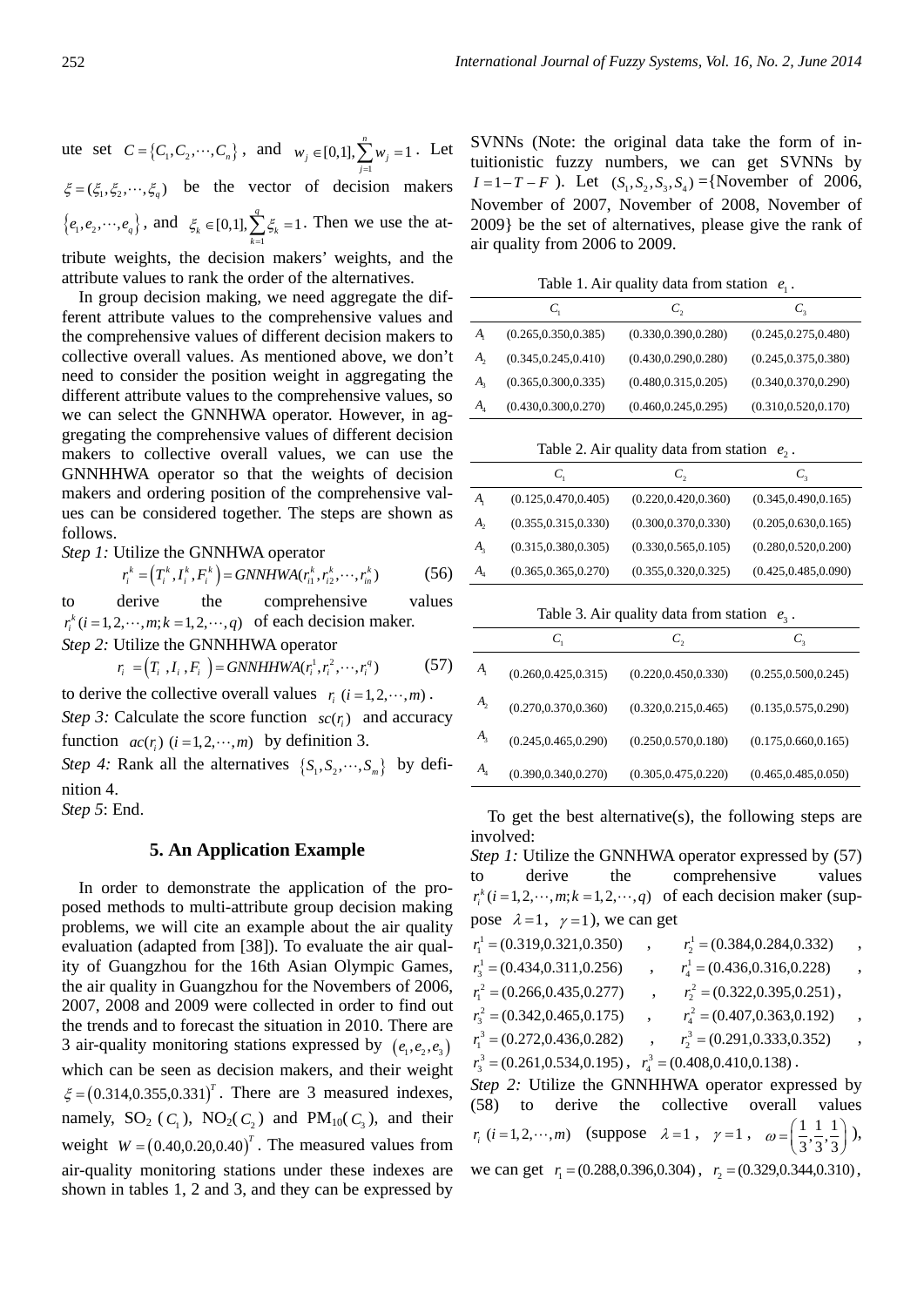$r_3 = (0.345, 0.430, 0.210)$ ,  $r_4 = (0.417, 0.367, 0.183)$ *Step 3:* Calculate the score function  $\mathfrak{so}(r)$  of the com-

prehensive values  $r_i(i=1,2,3,4)$ , we can get

$$
sc(r_1) = 1.587, sc(r_2) = 1.675,
$$
  

$$
sc(r_3) = 1.706, sc(r_4) = 1.866
$$

*Step 4*: Rank the alternatives

According to definition 4, we can rank the alternatives  $\{S_1, S_2, S_3, S_4\}$  shown as follows

$$
S_4 \succ S_3 \succ S_2 \succ S_1.
$$

So, the best alternative is  $S_4$ , i.e., the best air quality in Guangzhou is November of 2009 among the Novembers of 2006, 2007, 2008, and 2009.

Obviously, this ranking result is the same as that in [38].

In step 2, we suppose the position weight is equal because 3 air-quality monitoring stations are parage.

In the following, we will discuss the influences of the parameters  $\gamma$  and  $\lambda$  on decision making results of this example, we use the different values  $\lambda$  and  $\gamma$  in steps 1and 2 to rank the alternatives. The ranking results are shown in Table 4.

Table 4. Ordering of the alternatives by utilizing the different , **.**

| $\nu = 1$<br>$\nu = 2$<br>score function<br>Ranking<br>score function Ranking<br>$\lambda$<br>$sc(\tilde{r}_i)$<br>$sc(\tilde{r}_i)$<br>$sc(r_i) = 1.561$<br>$sc(r_i) = 1.570$<br>$sc(r_2) = 1.644$<br>$sc(r_2) = 1.655$<br>$S_4 \succ S_3 \succ S_2 \succ S_1$<br>$\lambda = 0.01$<br>$sc(r_3) = 1.690$ $S_4 > S_3 > S_2 > S_1$<br>$sc(r_1) = 1.680$<br>$sc(r_4) = 1.853$<br>$sc(r_4) = 1.863$<br>$sc(r_i) = 1.577$<br>$sc(r_1) = 1.569$<br>$sc(r_2) = 1.668$<br>$sc(r_2) = 1.652$<br>$\lambda=0.5$<br>$sc(r_3) = 1.699$ $S_4 > S_3 > S_2 > S_1$<br>$sc(r_3) = 1.687$ $S_4 > S_3 > S_2 > S_1$<br>$sc(r_4) = 1.864$<br>$sc(r_{A}) = 1.859$<br>$sc(r_1) = 1.595$<br>$sc(r_1) = 1.587$<br>$sc(r_2) = 1.693$<br>$sc(r_2) = 1.675$<br>$\boldsymbol{S}_4\succ \boldsymbol{S}_3\succ \boldsymbol{S}_2\succ \boldsymbol{S}_1$<br>$\lambda = 1.0$<br>$sc(r_3) = 1.706$ $S_4 > S_3 > S_2 > S_1$<br>$sc(r_1) = 1.721$<br>$sc(r_4) = 1.876$<br>$sc(r_4) = 1.866$<br>$sc(r_i) = 1.633$<br>$sc(r_1) = 1.654$<br>$sc(r_2) = 1.745$<br>$sc(r_2) = 1.760$<br>$sc(r_3) = 1.768$ $S_4 > S_3 > S_2 > S_1$<br>$\lambda = 2.0$<br>$sc(r_3) = 1.781$ $S_4 > S_3 > S_2 > S_1$<br>$sc(r_4) = 1.902$<br>$sc(r_4) = 1.907$<br>$sc(r_1) = 1.738$<br>$sc(r_i) = 1.830$<br>$sc(r_2) = 1.873$<br>$sc(r_2) = 1.962$<br>$\lambda = 5$<br>$S_4 \succ S_3 \succ S_2 \succ S_1$<br>$S_4 \succ S_3 \succ S_2 \succ S_1$<br>$sc(r_1) = 1.898$ |  |  |  |                   |                                     |  |
|----------------------------------------------------------------------------------------------------------------------------------------------------------------------------------------------------------------------------------------------------------------------------------------------------------------------------------------------------------------------------------------------------------------------------------------------------------------------------------------------------------------------------------------------------------------------------------------------------------------------------------------------------------------------------------------------------------------------------------------------------------------------------------------------------------------------------------------------------------------------------------------------------------------------------------------------------------------------------------------------------------------------------------------------------------------------------------------------------------------------------------------------------------------------------------------------------------------------------------------------------------------------------------------------------------------------------------------------------------------------------------------------------------|--|--|--|-------------------|-------------------------------------|--|
|                                                                                                                                                                                                                                                                                                                                                                                                                                                                                                                                                                                                                                                                                                                                                                                                                                                                                                                                                                                                                                                                                                                                                                                                                                                                                                                                                                                                          |  |  |  |                   |                                     |  |
|                                                                                                                                                                                                                                                                                                                                                                                                                                                                                                                                                                                                                                                                                                                                                                                                                                                                                                                                                                                                                                                                                                                                                                                                                                                                                                                                                                                                          |  |  |  |                   |                                     |  |
|                                                                                                                                                                                                                                                                                                                                                                                                                                                                                                                                                                                                                                                                                                                                                                                                                                                                                                                                                                                                                                                                                                                                                                                                                                                                                                                                                                                                          |  |  |  |                   |                                     |  |
|                                                                                                                                                                                                                                                                                                                                                                                                                                                                                                                                                                                                                                                                                                                                                                                                                                                                                                                                                                                                                                                                                                                                                                                                                                                                                                                                                                                                          |  |  |  |                   |                                     |  |
|                                                                                                                                                                                                                                                                                                                                                                                                                                                                                                                                                                                                                                                                                                                                                                                                                                                                                                                                                                                                                                                                                                                                                                                                                                                                                                                                                                                                          |  |  |  |                   |                                     |  |
|                                                                                                                                                                                                                                                                                                                                                                                                                                                                                                                                                                                                                                                                                                                                                                                                                                                                                                                                                                                                                                                                                                                                                                                                                                                                                                                                                                                                          |  |  |  |                   |                                     |  |
|                                                                                                                                                                                                                                                                                                                                                                                                                                                                                                                                                                                                                                                                                                                                                                                                                                                                                                                                                                                                                                                                                                                                                                                                                                                                                                                                                                                                          |  |  |  |                   |                                     |  |
|                                                                                                                                                                                                                                                                                                                                                                                                                                                                                                                                                                                                                                                                                                                                                                                                                                                                                                                                                                                                                                                                                                                                                                                                                                                                                                                                                                                                          |  |  |  |                   |                                     |  |
|                                                                                                                                                                                                                                                                                                                                                                                                                                                                                                                                                                                                                                                                                                                                                                                                                                                                                                                                                                                                                                                                                                                                                                                                                                                                                                                                                                                                          |  |  |  |                   |                                     |  |
|                                                                                                                                                                                                                                                                                                                                                                                                                                                                                                                                                                                                                                                                                                                                                                                                                                                                                                                                                                                                                                                                                                                                                                                                                                                                                                                                                                                                          |  |  |  |                   |                                     |  |
|                                                                                                                                                                                                                                                                                                                                                                                                                                                                                                                                                                                                                                                                                                                                                                                                                                                                                                                                                                                                                                                                                                                                                                                                                                                                                                                                                                                                          |  |  |  |                   |                                     |  |
|                                                                                                                                                                                                                                                                                                                                                                                                                                                                                                                                                                                                                                                                                                                                                                                                                                                                                                                                                                                                                                                                                                                                                                                                                                                                                                                                                                                                          |  |  |  |                   |                                     |  |
|                                                                                                                                                                                                                                                                                                                                                                                                                                                                                                                                                                                                                                                                                                                                                                                                                                                                                                                                                                                                                                                                                                                                                                                                                                                                                                                                                                                                          |  |  |  |                   |                                     |  |
|                                                                                                                                                                                                                                                                                                                                                                                                                                                                                                                                                                                                                                                                                                                                                                                                                                                                                                                                                                                                                                                                                                                                                                                                                                                                                                                                                                                                          |  |  |  |                   |                                     |  |
|                                                                                                                                                                                                                                                                                                                                                                                                                                                                                                                                                                                                                                                                                                                                                                                                                                                                                                                                                                                                                                                                                                                                                                                                                                                                                                                                                                                                          |  |  |  |                   |                                     |  |
|                                                                                                                                                                                                                                                                                                                                                                                                                                                                                                                                                                                                                                                                                                                                                                                                                                                                                                                                                                                                                                                                                                                                                                                                                                                                                                                                                                                                          |  |  |  |                   |                                     |  |
|                                                                                                                                                                                                                                                                                                                                                                                                                                                                                                                                                                                                                                                                                                                                                                                                                                                                                                                                                                                                                                                                                                                                                                                                                                                                                                                                                                                                          |  |  |  |                   |                                     |  |
|                                                                                                                                                                                                                                                                                                                                                                                                                                                                                                                                                                                                                                                                                                                                                                                                                                                                                                                                                                                                                                                                                                                                                                                                                                                                                                                                                                                                          |  |  |  |                   |                                     |  |
|                                                                                                                                                                                                                                                                                                                                                                                                                                                                                                                                                                                                                                                                                                                                                                                                                                                                                                                                                                                                                                                                                                                                                                                                                                                                                                                                                                                                          |  |  |  |                   |                                     |  |
|                                                                                                                                                                                                                                                                                                                                                                                                                                                                                                                                                                                                                                                                                                                                                                                                                                                                                                                                                                                                                                                                                                                                                                                                                                                                                                                                                                                                          |  |  |  |                   |                                     |  |
|                                                                                                                                                                                                                                                                                                                                                                                                                                                                                                                                                                                                                                                                                                                                                                                                                                                                                                                                                                                                                                                                                                                                                                                                                                                                                                                                                                                                          |  |  |  |                   |                                     |  |
|                                                                                                                                                                                                                                                                                                                                                                                                                                                                                                                                                                                                                                                                                                                                                                                                                                                                                                                                                                                                                                                                                                                                                                                                                                                                                                                                                                                                          |  |  |  |                   |                                     |  |
|                                                                                                                                                                                                                                                                                                                                                                                                                                                                                                                                                                                                                                                                                                                                                                                                                                                                                                                                                                                                                                                                                                                                                                                                                                                                                                                                                                                                          |  |  |  | $sc(r_2) = 1.988$ |                                     |  |
| $sc(r_{A}) = 2.059$<br>$sc(r_{A}) = 1.987$                                                                                                                                                                                                                                                                                                                                                                                                                                                                                                                                                                                                                                                                                                                                                                                                                                                                                                                                                                                                                                                                                                                                                                                                                                                                                                                                                               |  |  |  |                   |                                     |  |
| $sc(r_1) = 1.848$<br>$sc(r_1) = 1.958$                                                                                                                                                                                                                                                                                                                                                                                                                                                                                                                                                                                                                                                                                                                                                                                                                                                                                                                                                                                                                                                                                                                                                                                                                                                                                                                                                                   |  |  |  |                   |                                     |  |
| $sc(r_2) = 1.997$<br>$sc(r_2) = 2.111$                                                                                                                                                                                                                                                                                                                                                                                                                                                                                                                                                                                                                                                                                                                                                                                                                                                                                                                                                                                                                                                                                                                                                                                                                                                                                                                                                                   |  |  |  |                   |                                     |  |
| $S_4 \succ S_3 \succ S_2 \succ S_1$<br>$\lambda = 10.0$<br>$sc(r_3) = 2.042$<br>$sc(r_1) = 2.164$                                                                                                                                                                                                                                                                                                                                                                                                                                                                                                                                                                                                                                                                                                                                                                                                                                                                                                                                                                                                                                                                                                                                                                                                                                                                                                        |  |  |  |                   | $S_4 \succ S_3 \succ S_2 \succ S_1$ |  |
| $sc(r_4) = 2.206$<br>$sc(r_4) = 2.100$                                                                                                                                                                                                                                                                                                                                                                                                                                                                                                                                                                                                                                                                                                                                                                                                                                                                                                                                                                                                                                                                                                                                                                                                                                                                                                                                                                   |  |  |  |                   |                                     |  |

As we can see from Table 4, the score functions of the aggregation results using the different aggregation parameters  $\lambda$  and  $\gamma$  are different, but the rankings of the alternatives are the same in this example. The decision makes can choose the appropriate values in accordance with their preferences. In general, we can take the values of the parameter  $\nu = 1,2$ , they are Algebraic aggregation operators and Einstein aggregation operators, and  $\lambda \rightarrow 0, \lambda = 1,2$ , they are geometric operator, arithmetic operator and quadratic operator.

In order to verify the effective of the proposed method, we can compare with the method shown in literature [38]. Firstly, there are the same ranking results of these methods. Secondly, the aggregation operators proposed in this paper are more general and more flexible according to the different parameter values  $\lambda$  and  $\gamma$ .

## **6. Conclusions**

This paper puts forward a new method to solve MAGDM problems with single valued neutrosophic information. We have defined Hamacher operation rules of single valued neutrosophic numbers by using Hamacher t-conorm and t-norm, and discussed some properties of them. Further, we have developed some new aggregation operators based on Hamacher operations and generalized aggregation operators for single valued neutrosophic information, including the generalized neutrosophic number Hamacher weighted averaging (GNNHWA) operator, generalized neutrosophic number Hamacher ordered weighted averaging (GNNHOWA) operator, and generalized neutrosophic number Hamacher hybrid averaging (GNNHHA) operator, and discussed various properties of these operators and analyzed some special cases of them. Moreover, we applied the developed operators to deal with the MAGDM problems with single valued neutrosophic information, and proposed a new method. This research has showed the proposed operators extended the Algebraic and Einstein aggregation operators, also extended the arithmetic aggregation operators, geometric aggregation operators and quadratic aggregation operators, and the proposed method is more general and more flexible according to the different parameter values  $\lambda$  and  $\gamma$ . In further research, it is necessary and meaningful to apply the proposed operators to real decision making problems, or extend them to the other domains such as pattern recognition, fuzzy cluster analysis and uncertain programming, etc.

#### **Acknowledgment**

This paper is supported by the National Natural Science Foundation of China (No. 71271124), the Humani-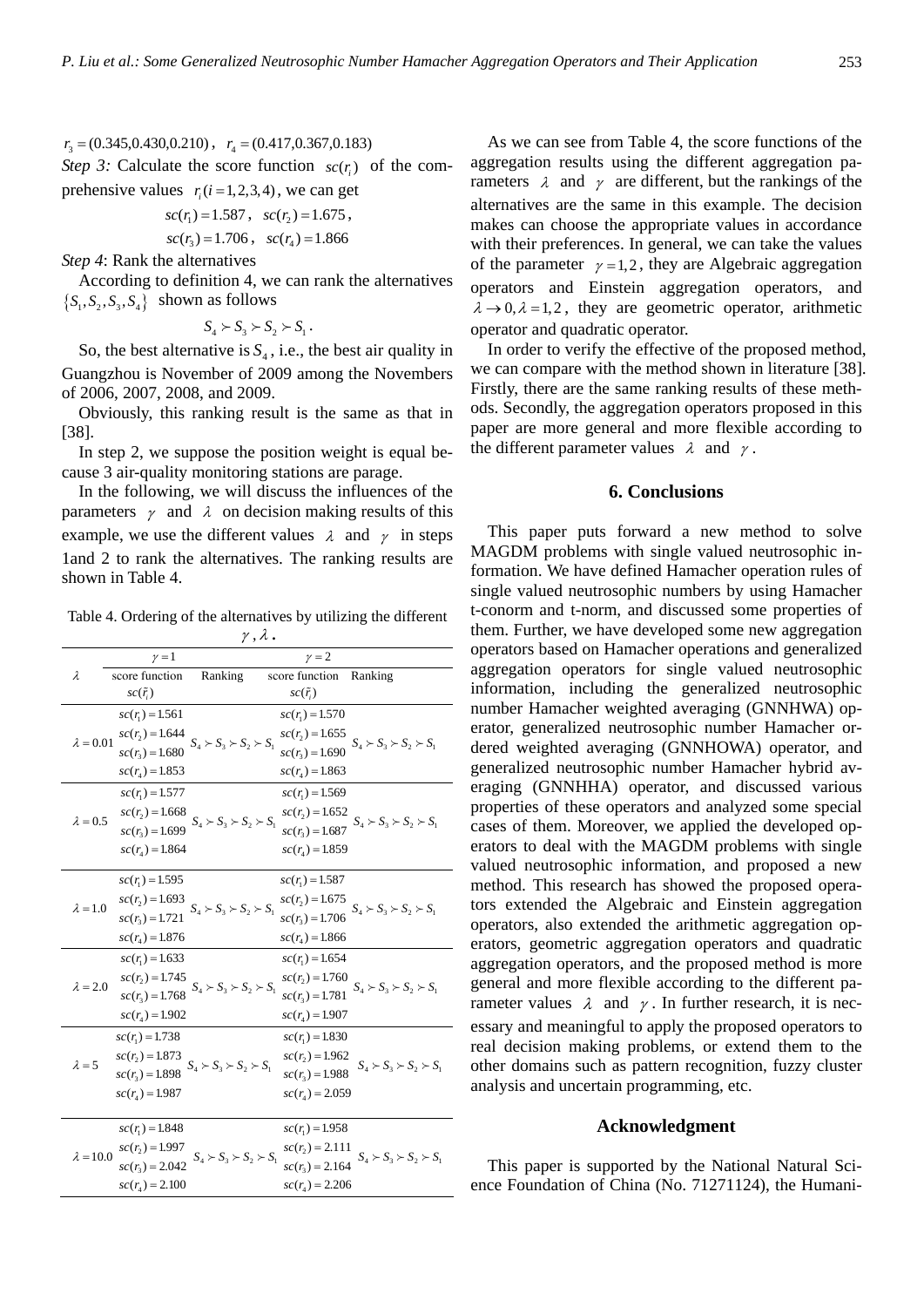ties and Social Sciences Research Project of Ministry of Education of China (No. 13YJC630104), the Natural Science Foundation of Shandong Province (No. ZR2011FM036), Shandong Provincial Social Science Planning Project (No. 13BGLJ10), and graduate education innovation projects in Shandong Province (SDYY12065). The author also would like to express appreciations to the anonymous reviewers and Editor in Editor for their very helpful comments that improved the paper.

## **References**

- [1] L. A. Zadeh, "Fuzzy sets," *Information and Control*, vol. 8, no.3, pp. 338- 356, 1965.
- [2] K. T. Atanassov, "Intuitionistic fuzzy sets," *Fuzzy Sets and Systems*, vol. 20, no. 1, pp. 87-96, 1986.
- [3] K. T. Atanassov, "More on intuitionistic fuzzy sets," *Fuzzy Sets and Systems*, vol. 33, no. 1, pp. 37-46, 1989.
- [4] F. Smarandache, *A unifying field in logics. neutrosophy: Neutrosophic probability, set and logic*, American Research Press, Rehoboth, 1999.
- [5] H. Wang, F. Smarandache, Y. Zhang, and R. Sunderraman, "Single valued neutrosophic sets," *in Proc. of 10th 476 Int. Conf. on Fuzzy Theory and Technology*, Salt Lake City, 477 Utah, 2005.
- [6] J. Ye, "Multicriteria decision-making method using the correlation coefficient under single-valued neutrosophic environment," *International Journal of General Systems*, vol. 42, no. 4, pp. 386-394, 2013.
- [7] K. T. Atanassov and G. Gargov, "Interval-valued intuitionistic fuzzy sets," *Fuzzy Sets and Systems*, vol. 31, no. 3, pp. 343-349, 1989.
- [8] K. T. Atanassov, "Operators over interval-valued intuitionistic fuzzy sets," *Fuzzy Sets and Systems*, vol. 64, no. 2, pp. 159-174, 1994.
- [9] H. Wang, F. Smarandache, and Y. Q. Zhang, *Interval neutrosophic sets and logic: Theory and applications in computing*, Hexis, Phoenix, AZ, 2005.
- [10] J. Ye, "Similarity measures between interval neutrosophic sets and their applications in multicriteria decision-making," *Journal of Intelligent & Fuzzy Systems*, vol. 26, no. 1, pp. 165-172, 2014.
- [11] Y. Guo, H. D. Cheng, Y. Zhang, and W. Zhao, "A new neutrosophic approach to image denoising," *New Mathematics and Natural Computation*, vol. 5, no. 3, pp. 653-662, 2009.
- [12] Y. Guo and H. D. Cheng, "New neutrosophic approach to image segmentation," *Pattern Recognition*, vol. 42, no. 5, pp. 587-595, 2009.
- [13] R. R. Yager, "On ordered weighted averaging aggregation operators in multicriteria decision making," *IEEE Trans. on Systems, Man and Cybernet-*

*ics*, vol. 18, no. 1, pp. 183-190, 1988.

- [14] Z. S. Xu, "Intuitionistic fuzzy aggregation operators," *IEEE Trans. on Fuzzy Systems*, vol. 15, no. 6, pp. 1179-1187, 2007.
- [15] Z. S. Xu and R. R. Yager, "Some geometric aggregation operators based on intuitionistic fuzzy sets," *International Journal of General Systems*, vol. 35, no. 4, pp. 417-433, 2006.
- [16] H. Zhao, Z. S. Xu, M. F. Ni, and S. S. Liu, "Generalized aggregation operators for intuitionistic fuzzy sets," *International Journal of Intelligent Systems*, vol. 25, no. 1, pp. 1-30, 2010.
- [17] M. M. Xia, Z. S. Xu, and B. Zhu, "Some issues on intuitionistic fuzzy aggregation operators based on Archimedean t-conorm and t-norm," *Knowledge-Based Systems*, vol. 31, no. 1, pp. 78-88, 2012.
- [18] D. J. Yu, "Group decision making based on generalized intuitionistic fuzzy prioritized geometric operator," *International Journal of Intelligent Systems*, vol. 27, no. 7, pp. 635-661, 2012.
- [19] W. Z. Wang and X. W. Liu, "Intuitionistic fuzzy geometric aggregation operators based on Einstein operations," *International Journal of Intelligent Systems*, vol. 26, no. 11, pp. 1049-1075, 2011.
- [20] G. Beliakov, A. Pradera, and T. Calvo, *Aggregation Functions: A Guide for Practitioners*, Springer, Heidelberg, Berlin, New York, 2007.
- [21] P. D. Liu, "Some Hamacher aggregation operators" based on the interval-valued intuitionistic fuzzy numbers and their application to Group Decision Making," *IEEE Trans. on Fuzzy systems*, vol. 22, no. 1, pp. 83-97, 2014.
- [22] D. J. Yu, "Multi-criteria decision making based on generalized prioritized aggregation operators under intuitionistic fuzzy environment," *International Journal of Fuzzy Systems*, vol. 15, no. 1, pp. 47-54, 2013.
- [23] B. Q. Hu and H. Wong, "Generalized interval-valued fuzzy rough sets based on interval-valued fuzzy logical operators," *International Journal of Fuzzy Systems*, vol. 15, no. 4, pp. 381-391, 2013.
- [24] Y. D. He, H. Y. Chen, and L. G. Zhou, "Generalized" interval-valued Atanassov's intuitionistic fuzzy power operators and their application to group decision making," *International Journal of Fuzzy Systems*, vol. 15, no. 4, pp. 401-411, 2013.
- [25] P. D. Liu and Y. Liu, "An approach to multiple attribute group decision making based on intuitionistic trapezoidal fuzzy power generalized aggregation operator," *International Journal of Computational Intelligence Systems*, vol. 7, no. 2, pp. 291-304, 2014.